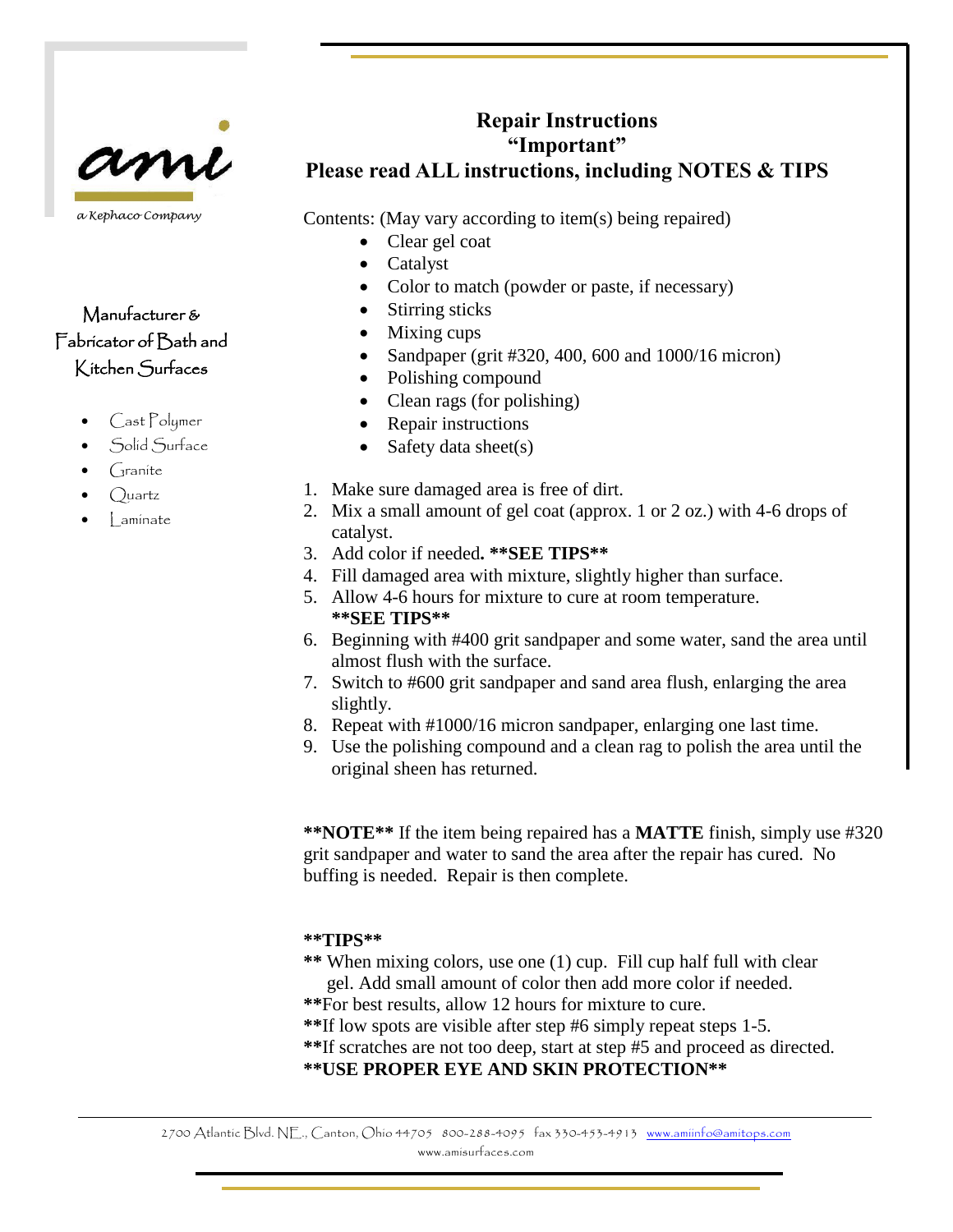# **NOROX MEKP-9H**



 $\blacktriangleright$ 

| Version<br>2.0                                      | <b>Revision Date:</b><br>10/19/2018       | <b>SDS Number:</b><br>600000000121                      | Print Date:<br>11/08/2018          |
|-----------------------------------------------------|-------------------------------------------|---------------------------------------------------------|------------------------------------|
| <b>SECTION 1. IDENTIFICATION</b>                    |                                           |                                                         |                                    |
| Product name                                        |                                           | NOROX MEKP-9H                                           |                                    |
|                                                     | <b>Manufacturer or supplier's details</b> |                                                         |                                    |
|                                                     |                                           | Company name of supplier : United Initiators, Inc.      |                                    |
| Address                                             |                                           | : 555 Garden Street<br>Elyria OH 44035                  |                                    |
| Telephone                                           |                                           | $\div$ +1-440-323-3112                                  |                                    |
| Telefax                                             |                                           | +1-440-323-2659                                         |                                    |
| Emergency telephone                                 |                                           | CHEMTREC US (24h):<br>CHEMTREC WORLD (24h):             | +1-800-424-9300<br>+1-703-527-3887 |
| E-mail address of person<br>responsible for the SDS |                                           | $:$ cs-initiators.nafta@united-in.com                   |                                    |
|                                                     |                                           | Recommended use of the chemical and restrictions on use |                                    |

| <b>TWO THE EXTENSIVE OF A TELLO TELLO AND DETECT OF A TELLO TELLO AND TELLO TELLO TELLO TELLO TELLO TEL</b> |            |
|-------------------------------------------------------------------------------------------------------------|------------|
| Recommended use                                                                                             | : Hardener |

#### **SECTION 2. HAZARDS IDENTIFICATION**

#### **GHS classification in accordance with 29 CFR 1910.1200**

| Flammable liquids           | Category 4      |
|-----------------------------|-----------------|
| Organic peroxides           | Type D          |
| Acute toxicity (Oral)       | Category 4      |
| Acute toxicity (Inhalation) | Category 4<br>÷ |
| Skin corrosion              | Category 1B     |
| Serious eye damage          | Category 1      |
| Reproductive toxicity       | Category 2      |
| Acute aquatic toxicity      | Category 2      |
| <b>GHS label elements</b>   |                 |
| Hazard pictograms           |                 |
|                             |                 |
|                             |                 |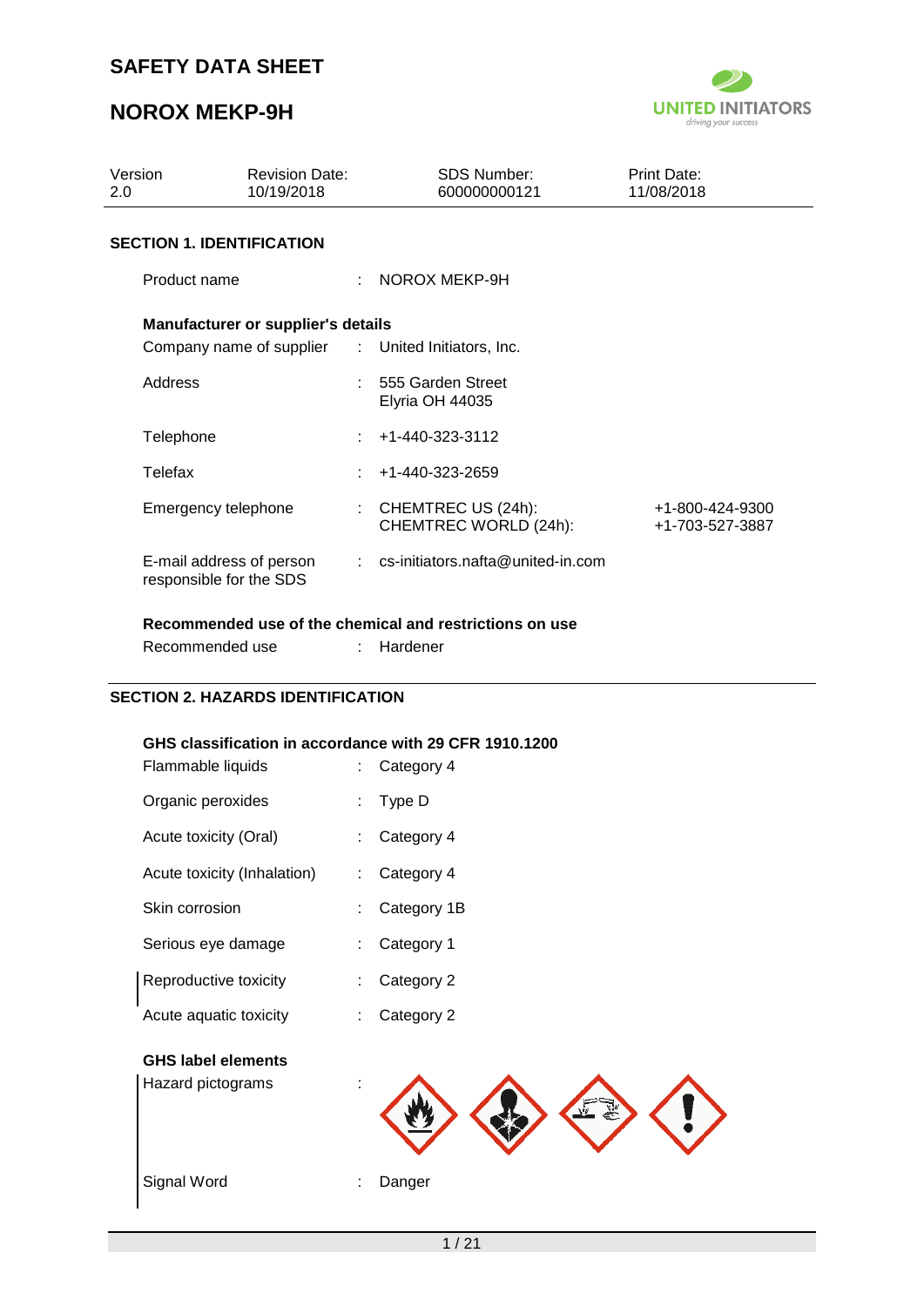

| Version<br>2.0 |                                 | <b>Revision Date:</b><br>10/19/2018 | <b>SDS Number:</b><br>600000000121                                                                                                                                                                                                                                                                                                                                                                                                                                                                                                                                                                                                                                                                                                                                                                                                                                                                                                          | Print Date:<br>11/08/2018 |
|----------------|---------------------------------|-------------------------------------|---------------------------------------------------------------------------------------------------------------------------------------------------------------------------------------------------------------------------------------------------------------------------------------------------------------------------------------------------------------------------------------------------------------------------------------------------------------------------------------------------------------------------------------------------------------------------------------------------------------------------------------------------------------------------------------------------------------------------------------------------------------------------------------------------------------------------------------------------------------------------------------------------------------------------------------------|---------------------------|
|                | <b>Hazard Statements</b>        |                                     | H227 Combustible liquid.<br>H242 Heating may cause a fire.<br>H302 + H332 Harmful if swallowed or if inhaled.<br>H314 Causes severe skin burns and eye damage.<br>H361d Suspected of damaging the unborn child.<br>H401 Toxic to aquatic life.                                                                                                                                                                                                                                                                                                                                                                                                                                                                                                                                                                                                                                                                                              |                           |
|                | <b>Precautionary Statements</b> |                                     | <b>Prevention:</b><br>P201 Obtain special instructions before use.                                                                                                                                                                                                                                                                                                                                                                                                                                                                                                                                                                                                                                                                                                                                                                                                                                                                          |                           |
|                |                                 |                                     | P202 Do not handle until all safety precautions have been read<br>and understood.<br>P210 Keep away from heat/sparks/open flames/hot surfaces.                                                                                                                                                                                                                                                                                                                                                                                                                                                                                                                                                                                                                                                                                                                                                                                              |                           |
|                |                                 |                                     | No smoking.<br>P220 Keep/Store away from clothing/ strong acids, bases,<br>heavy metal salts and other reducing substances /combustible                                                                                                                                                                                                                                                                                                                                                                                                                                                                                                                                                                                                                                                                                                                                                                                                     |                           |
|                |                                 |                                     | materials.<br>P234 Keep only in original container.<br>P261 Avoid breathing dust/ fume/ gas/ mist/ vapors/ spray.<br>P264 Wash skin thoroughly after handling.<br>P270 Do not eat, drink or smoke when using this product.<br>P271 Use only outdoors or in a well-ventilated area.<br>P273 Avoid release to the environment.<br>P280 Wear protective gloves/ protective clothing/ eye protection/                                                                                                                                                                                                                                                                                                                                                                                                                                                                                                                                           |                           |
|                |                                 |                                     | face protection.                                                                                                                                                                                                                                                                                                                                                                                                                                                                                                                                                                                                                                                                                                                                                                                                                                                                                                                            |                           |
|                |                                 |                                     | Response:<br>P301 + P312 + P330 IF SWALLOWED: Call a POISON<br>CENTER/doctor if you feel unwell. Rinse mouth.<br>P301 + P330 + P331 IF SWALLOWED: Rinse mouth. Do NOT<br>induce vomiting.<br>P303 + P361 + P353 IF ON SKIN (or hair): Take off immediately<br>all contaminated clothing. Rinse skin with water/shower.<br>P304 + P340 + P310 IF INHALED: Remove person to fresh air<br>and keep comfortable for breathing. Immediately call a POISON<br>CENTER/doctor.<br>P305 + P351 + P338 + P310 IF IN EYES: Rinse cautiously with<br>water for several minutes. Remove contact lenses, if present<br>and easy to do. Continue rinsing. Immediately call a POISON<br>CENTER/doctor.<br>P308 + P313 IF exposed or concerned: Get medical advice/<br>attention.<br>P363 Wash contaminated clothing before reuse.<br>P370 + P378 In case of fire: Use water spray, alcohol-resistant<br>foam, dry chemical or carbon dioxide to extinguish. |                           |
|                |                                 |                                     | Storage:<br>P405 Store locked up.<br>P410 Protect from sunlight.<br>P411 + P235 Store at temperatures not exceeding < 100 $\degree$ F/ <<br>38 °C. Keep cool.<br>P420 Store away from other materials.                                                                                                                                                                                                                                                                                                                                                                                                                                                                                                                                                                                                                                                                                                                                      |                           |
|                |                                 |                                     | Disposal:<br>P501 Dispose of contents/ container to an approved waste dis-<br>posal plant.                                                                                                                                                                                                                                                                                                                                                                                                                                                                                                                                                                                                                                                                                                                                                                                                                                                  |                           |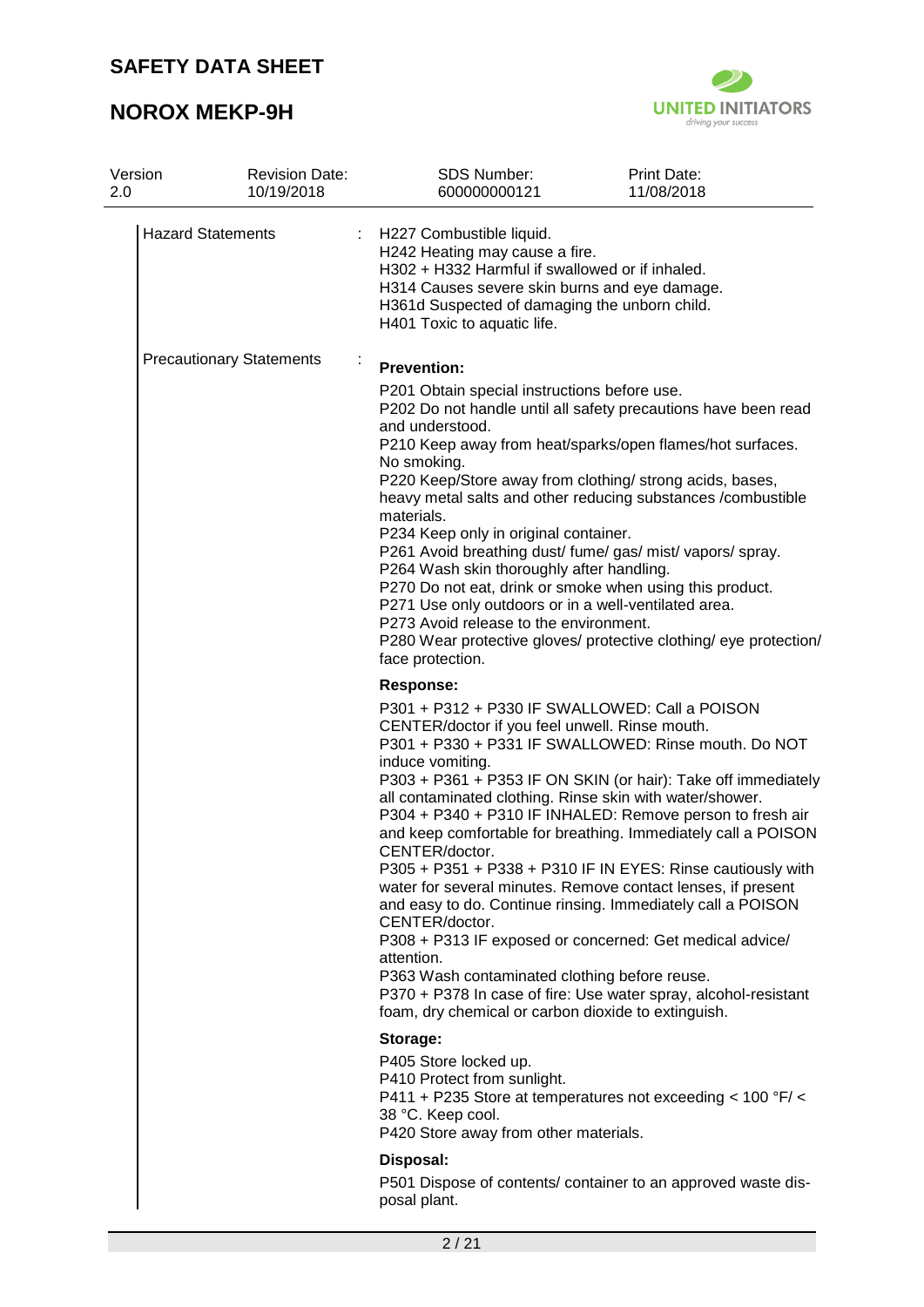# **NOROX MEKP-9H**



| Version | <b>Revision Date:</b> | <b>SDS Number:</b> | <b>Print Date:</b> |  |
|---------|-----------------------|--------------------|--------------------|--|
| 2.0     | 10/19/2018            | 600000000121       | 11/08/2018         |  |
|         |                       |                    |                    |  |

 $\mathbf{I}$ 

## **Other hazards**

None known.

## **SECTION 3. COMPOSITION/INFORMATION ON INGREDIENTS**

| Substance / Mixture | : Mixture                            |
|---------------------|--------------------------------------|
| Chemical nature     | : Organic Peroxide<br>Liquid mixture |

### **Hazardous ingredients**

| l Chemical name                  | CAS-No.   | Concentration (% w/w) |
|----------------------------------|-----------|-----------------------|
| 2-Butanone, peroxide             | 1338-23-4 | $>= 30 - 35$          |
| Trimethylpentanediol isobutyrate | 6846-50-0 | $>= 20 - 25$          |
| <b>Butanone</b>                  | 78-93-3   | $>= 1 - 5$            |
| Hydrogen peroxide                | 7722-84-1 | $> = 1 - 5$           |

#### **SECTION 4. FIRST AID MEASURES**

| General advice          | Move out of dangerous area.<br>Show this material safety data sheet to the doctor in<br>attendance.<br>Do not leave the victim unattended.<br>Symptoms of poisoning may appear several hours later.<br>Call a physician immediately.                                                                                                                                                                |
|-------------------------|-----------------------------------------------------------------------------------------------------------------------------------------------------------------------------------------------------------------------------------------------------------------------------------------------------------------------------------------------------------------------------------------------------|
| If inhaled              | Call a physician or poison control center immediately.<br>If unconscious, place in recovery position and seek medical<br>advice.<br>Keep respiratory tract clear.<br>Call a physician immediately.<br>If breathed in, move person into fresh air.                                                                                                                                                   |
| In case of skin contact | In case of contact, immediately flush skin with plenty of water<br>for at least 15 minutes while removing contaminated clothing<br>and shoes.<br>Wash contaminated clothing before re-use.<br>If on skin, rinse well with water.<br>If on clothes, remove clothes.<br>If symptoms persist, call a physician.                                                                                        |
| In case of eye contact  | Small amounts splashed into eyes can cause irreversible<br>tissue damage and blindness.<br>In the case of contact with eyes, rinse immediately with plenty<br>of water and seek medical advice.<br>Continue rinsing eyes during transport to hospital.<br>Remove contact lenses.<br>Protect unharmed eye.<br>Keep eye wide open while rinsing.<br>If eye irritation persists, consult a specialist. |
| If swallowed            | Keep respiratory tract clear.                                                                                                                                                                                                                                                                                                                                                                       |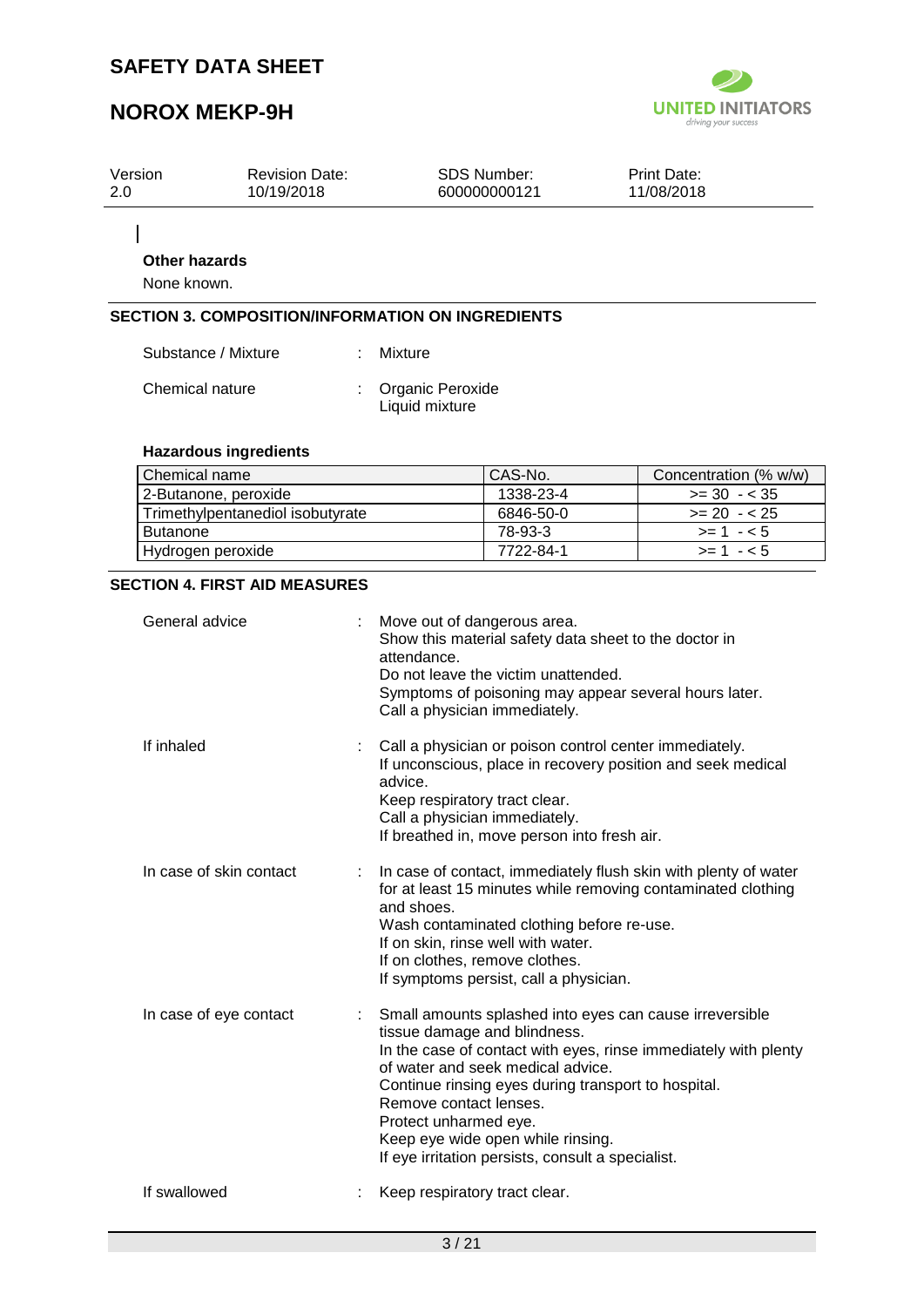# **NOROX MEKP-9H**



| Version<br>2.0 |                                                                   | <b>Revision Date:</b><br>10/19/2018 | <b>SDS Number:</b><br>600000000121                                                                                                   | Print Date:<br>11/08/2018 |
|----------------|-------------------------------------------------------------------|-------------------------------------|--------------------------------------------------------------------------------------------------------------------------------------|---------------------------|
|                |                                                                   |                                     | Do NOT induce vomiting.<br>Call a physician immediately.<br>Rinse mouth thoroughly with water.                                       |                           |
|                | Most important symptoms<br>and effects, both acute and<br>delayed |                                     | Harmful if swallowed or if inhaled.<br>Causes serious eye damage.<br>Suspected of damaging the unborn child.<br>Causes severe burns. |                           |
|                | Protection of first-aiders                                        |                                     | : First Aid responders should pay attention to self-protection<br>and use the recommended protective clothing                        |                           |
|                | Notes to physician                                                |                                     | Treat symptomatically and supportively.                                                                                              |                           |

#### **SECTION 5. FIRE-FIGHTING MEASURES**

| Suitable extinguishing media :                      |   | Water spray<br>Alcohol-resistant foam<br>Carbon dioxide (CO2)<br>Dry chemical                                                                                                                                                                                                                                                                 |
|-----------------------------------------------------|---|-----------------------------------------------------------------------------------------------------------------------------------------------------------------------------------------------------------------------------------------------------------------------------------------------------------------------------------------------|
| Unsuitable extinguishing<br>media                   |   | High volume water jet                                                                                                                                                                                                                                                                                                                         |
| Specific hazards during fire<br>fighting            |   | Contact with incompatible materials or exposure to tempera-<br>tures exceeding SADT may result in a self-accelerating de-<br>composition reaction with release of flammable vapors which<br>may auto-ignite.                                                                                                                                  |
|                                                     |   | Flash back possible over considerable distance.<br>Vapors may form explosive mixtures with air.<br>Cool closed containers exposed to fire with water spray.                                                                                                                                                                                   |
| Specific extinguishing meth-<br>ods                 | ÷ | Do not use a solid water stream as it may scatter and spread<br>fire.<br>Remove undamaged containers from fire area if it is safe to do<br>SO.<br>Use water spray to cool unopened containers.                                                                                                                                                |
| Further information                                 |   | Collect contaminated fire extinguishing water separately. This<br>must not be discharged into drains.<br>Fire residues and contaminated fire extinguishing water must<br>be disposed of in accordance with local regulations.<br>Use extinguishing measures that are appropriate to local cir-<br>cumstances and the surrounding environment. |
| Special protective equipment :<br>for fire-fighters |   | Wear self-contained breathing apparatus for firefighting if nec-<br>essary.<br>Use personal protective equipment.                                                                                                                                                                                                                             |

### **SECTION 6. ACCIDENTAL RELEASE MEASURES**

Personal precautions, protec- : Use personal protective equipment.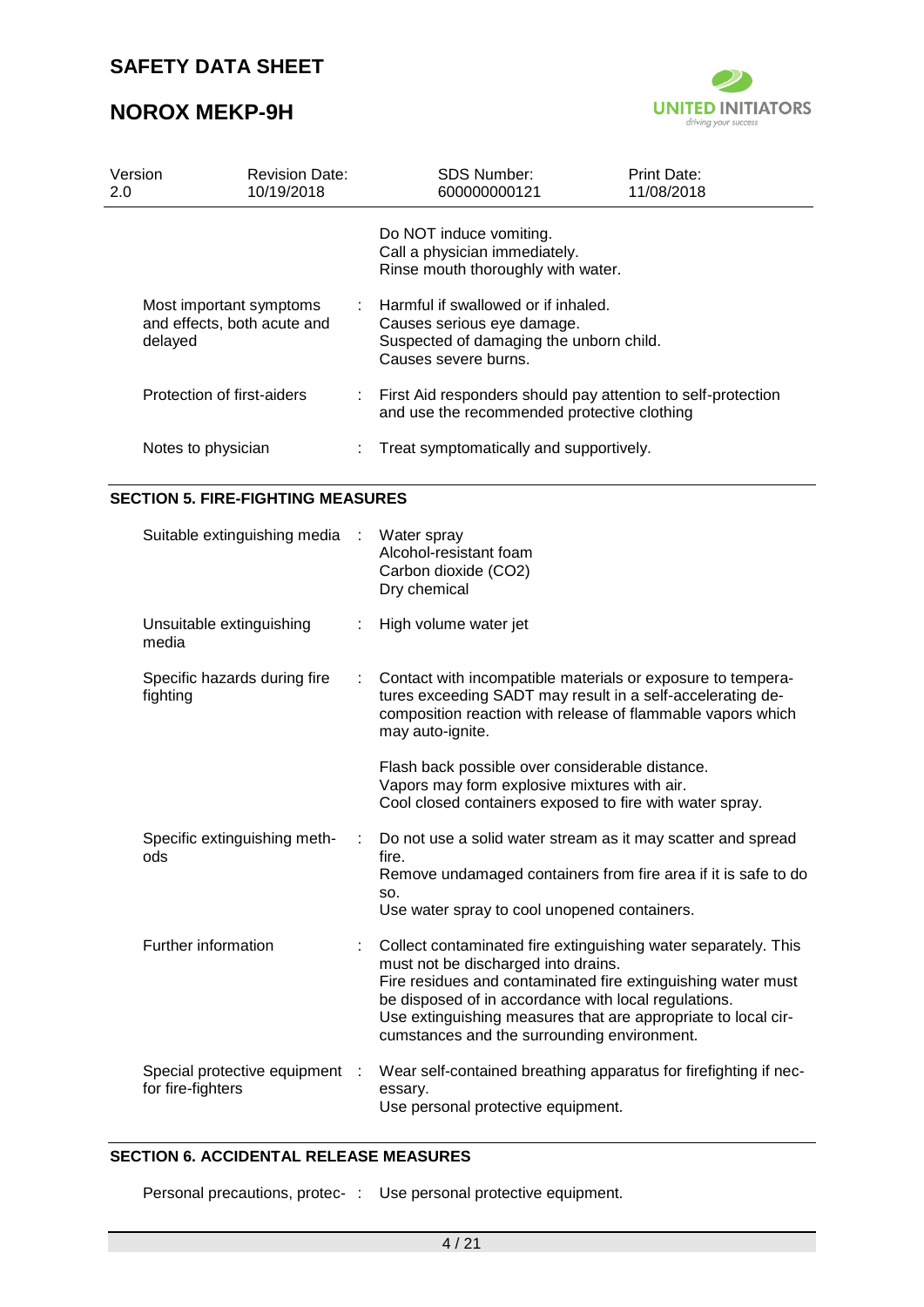# **NOROX MEKP-9H**



| Version                                                  | <b>Revision Date:</b>     |                                                                                                                                                                                                                                                                                                                                                                                                                                                                                                                                                                                                                                             | <b>SDS Number:</b>                                                                                                        | <b>Print Date:</b>                                            |
|----------------------------------------------------------|---------------------------|---------------------------------------------------------------------------------------------------------------------------------------------------------------------------------------------------------------------------------------------------------------------------------------------------------------------------------------------------------------------------------------------------------------------------------------------------------------------------------------------------------------------------------------------------------------------------------------------------------------------------------------------|---------------------------------------------------------------------------------------------------------------------------|---------------------------------------------------------------|
| 2.0                                                      | 10/19/2018                |                                                                                                                                                                                                                                                                                                                                                                                                                                                                                                                                                                                                                                             | 600000000121                                                                                                              | 11/08/2018                                                    |
| tive equipment and emer-<br>gency procedures             |                           | Remove all sources of ignition.<br>Follow safe handling advice and personal protective<br>equipment recommendations.<br>Beware of vapors accumulating to form explosive<br>concentrations. Vapors can accumulate in low areas.<br>Never return spills in original containers for re-use.<br>Treat recovered material as described in the section "Disposal<br>considerations".                                                                                                                                                                                                                                                              |                                                                                                                           |                                                               |
|                                                          | Environmental precautions | ÷                                                                                                                                                                                                                                                                                                                                                                                                                                                                                                                                                                                                                                           | Prevent product from entering drains.<br>Prevent further leakage or spillage if safe to do so.<br>respective authorities. | If the product contaminates rivers and lakes or drains inform |
| Methods and materials for<br>containment and cleaning up |                           | Contact with incompatible substances can cause<br>decomposition at or below SADT.<br>Clear spills immediately.<br>Suppress (knock down) gases/vapors/mists with a water spray<br>jet.<br>To clean the floor and all objects contaminated by this<br>material, use plenty of water.<br>Soak up with inert absorbent material.<br>Isolate waste and do not reuse.<br>Non-sparking tools should be used.<br>Local or national regulations may apply to releases and<br>disposal of this material, as well as those materials and items<br>employed in the cleanup of releases. You will need to<br>determine which regulations are applicable. |                                                                                                                           |                                                               |

## **SECTION 7. HANDLING AND STORAGE**

| <b>Technical measures</b>                          |    | : See Engineering measures under EXPOSURE<br>CONTROLS/PERSONAL PROTECTION section.                                                                                                                                                                                                                                                                                                                                                                                                                                                                                                                                             |
|----------------------------------------------------|----|--------------------------------------------------------------------------------------------------------------------------------------------------------------------------------------------------------------------------------------------------------------------------------------------------------------------------------------------------------------------------------------------------------------------------------------------------------------------------------------------------------------------------------------------------------------------------------------------------------------------------------|
| Advice on protection against<br>fire and explosion | ÷. | Keep away from heat and sources of ignition. Use only<br>explosion-proof equipment. Keep away from combustible<br>material.                                                                                                                                                                                                                                                                                                                                                                                                                                                                                                    |
| Advice on safe handling                            |    | : Do not swallow.<br>Do not breathe vapors/dust.<br>Avoid contact with skin and eyes.<br>Avoid formation of aerosol.<br>Take precautionary measures against static discharges.<br>Never return any product to the container from which it was<br>originally removed.<br>Provide sufficient air exchange and/or exhaust in work rooms.<br>Avoid confinement.<br>Keep away from heat, hot surfaces, sparks, open flames and<br>other ignition sources. No smoking.<br>Smoking, eating and drinking should be prohibited in the<br>application area.<br>Wash thoroughly after handling.<br>For personal protection see section 8. |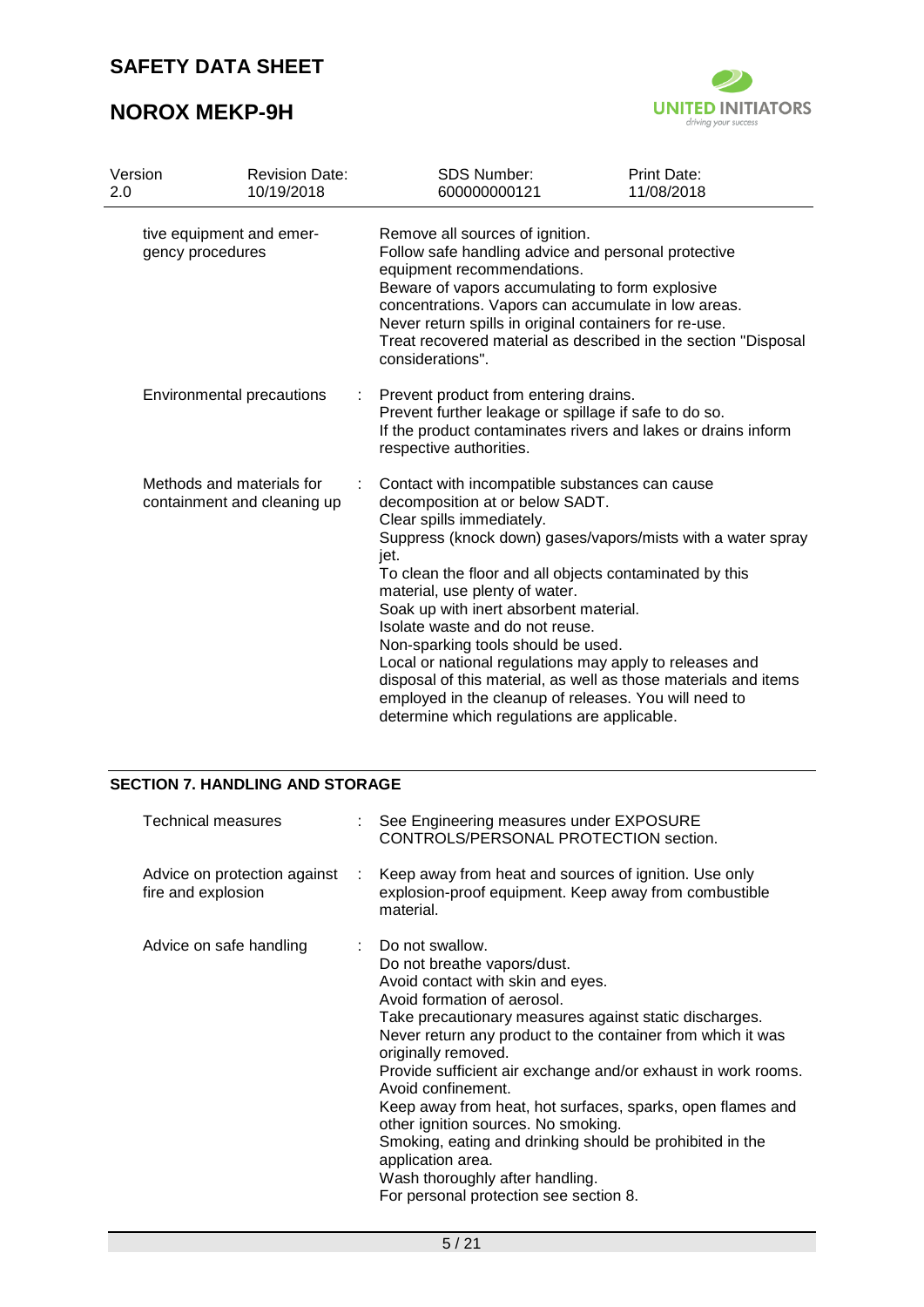# **NOROX MEKP-9H**



| Version<br>2.0                   | <b>Revision Date:</b><br>10/19/2018    |                                                                                                                                                                                                                                                                                                                                                                                                                                                | SDS Number:<br>600000000121                                                               | <b>Print Date:</b><br>11/08/2018 |
|----------------------------------|----------------------------------------|------------------------------------------------------------------------------------------------------------------------------------------------------------------------------------------------------------------------------------------------------------------------------------------------------------------------------------------------------------------------------------------------------------------------------------------------|-------------------------------------------------------------------------------------------|----------------------------------|
|                                  |                                        |                                                                                                                                                                                                                                                                                                                                                                                                                                                | Protect from contamination.                                                               |                                  |
| Conditions for safe storage<br>÷ |                                        | Avoid impurities (e.g. rust, dust, ash), risk of decomposition.<br>Electrical installations / working materials must comply with<br>the technological safety standards.<br>Containers which are opened must be carefully resealed and<br>kept upright to prevent leakage.<br>Store in original container.<br>Keep containers tightly closed in a cool, well-ventilated place.<br>Store in accordance with the particular national regulations. |                                                                                           |                                  |
|                                  | Materials to avoid                     |                                                                                                                                                                                                                                                                                                                                                                                                                                                | : Keep away from strong acids, bases, heavy metal salts and<br>other reducing substances. |                                  |
|                                  | Recommended storage tem- :<br>perature |                                                                                                                                                                                                                                                                                                                                                                                                                                                | $<$ 100 °F                                                                                |                                  |
|                                  |                                        |                                                                                                                                                                                                                                                                                                                                                                                                                                                | $<$ 38 °C                                                                                 |                                  |

## **SECTION 8. EXPOSURE CONTROLS/PERSONAL PROTECTION**

#### **Ingredients with workplace control parameters**

| Ingredients          | CAS-No.        | Value type<br>(Form of<br>exposure) | Control parame-<br>ters / Permissible<br>concentration | <b>Basis</b>        |
|----------------------|----------------|-------------------------------------|--------------------------------------------------------|---------------------|
| dimethyl phthalate   | $131 - 11 - 3$ | <b>TWA</b>                          | $5$ mg/m $3$                                           | <b>ACGIH</b>        |
|                      |                | <b>TWA</b>                          | 5 mg/m3                                                | <b>NIOSH REL</b>    |
|                      |                | <b>TWA</b>                          | $5$ mg/m $3$                                           | OSHA <sub>Z-1</sub> |
|                      |                | <b>TWA</b>                          | $5$ mg/m $3$                                           | OSHA P0             |
| 2-Butanone, peroxide | 1338-23-4      | $\mathsf C$                         | $0.2$ ppm                                              | <b>ACGIH</b>        |
|                      |                | $\overline{C}$                      | $0.2$ ppm<br>$1.5$ mg/m $3$                            | <b>NIOSH REL</b>    |
|                      |                | $\mathsf{C}$                        | $0.7$ ppm<br>$5$ mg/m $3$                              | OSHA P0             |
| <b>Butanone</b>      | 78-93-3        | <b>TWA</b>                          | 200 ppm                                                | <b>ACGIH</b>        |
|                      |                | <b>STEL</b>                         | 300 ppm                                                | <b>ACGIH</b>        |
|                      |                | <b>TWA</b>                          | 200 ppm<br>590 mg/m3                                   | <b>NIOSH REL</b>    |
|                      |                | <b>ST</b>                           | 300 ppm<br>885 mg/m3                                   | <b>NIOSH REL</b>    |
|                      |                | <b>TWA</b>                          | 200 ppm<br>590 mg/m3                                   | OSHA <sub>Z-1</sub> |
|                      |                | <b>TWA</b>                          | 200 ppm<br>590 mg/m3                                   | OSHA P0             |
|                      |                | <b>STEL</b>                         | 300 ppm<br>885 mg/m3                                   | OSHA P0             |
| Hydrogen peroxide    | 7722-84-1      | <b>TWA</b>                          | 1 ppm                                                  | <b>ACGIH</b>        |
|                      |                | <b>TWA</b>                          | 1 ppm<br>$1.4$ mg/m $3$                                | <b>NIOSH REL</b>    |
|                      |                | <b>TWA</b>                          | 1 ppm<br>1.4 $mg/m3$                                   | OSHA Z-1            |
|                      |                | <b>TWA</b>                          | 1 ppm                                                  | OSHA P0             |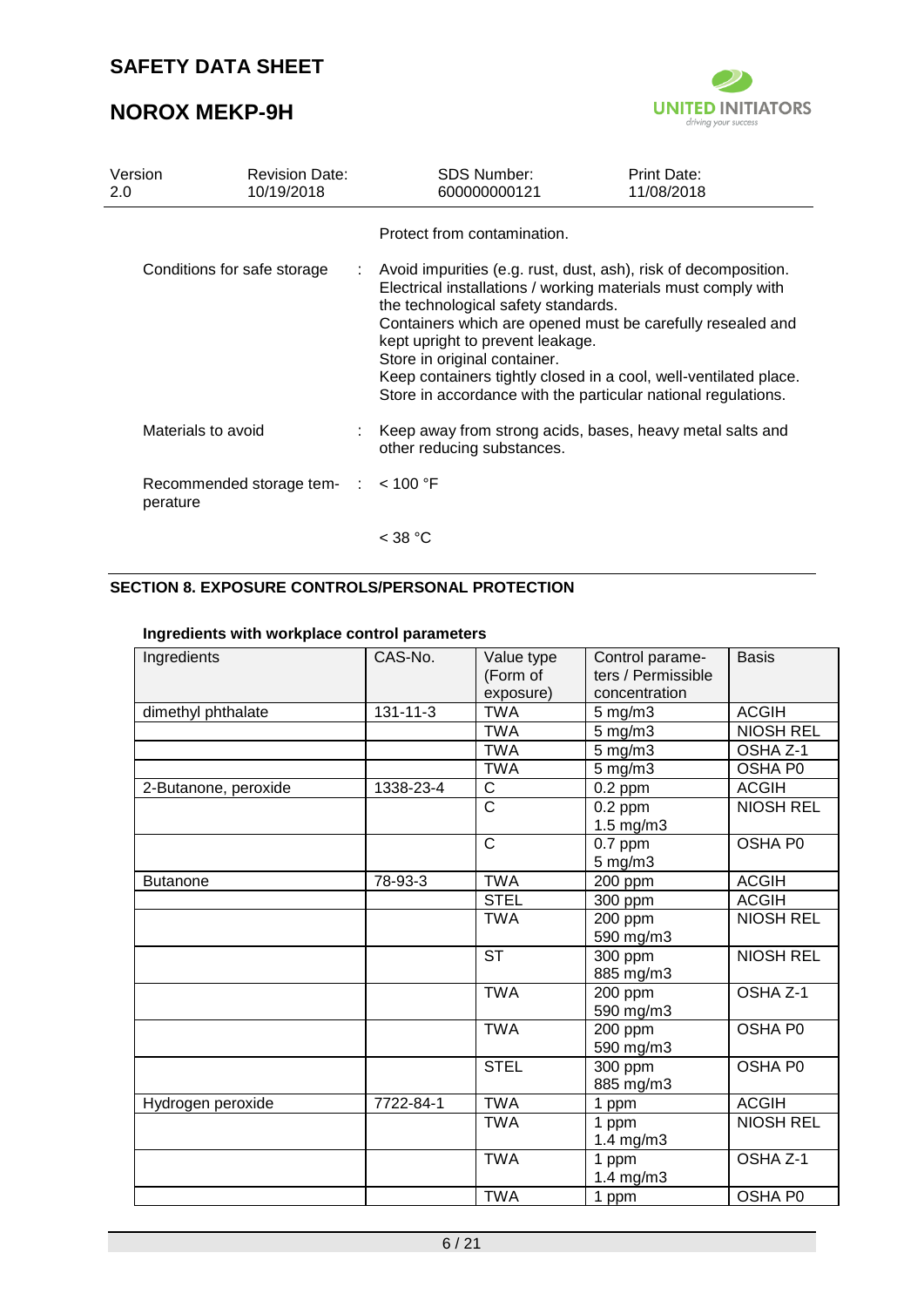

| Version<br>2.0                      | <b>Revision Date:</b><br>10/19/2018            |         | SDS Number:<br>600000000121                                                                                                                                                                                                                                                                                                                                       |                        |                                                                            | <b>Print Date:</b><br>11/08/2018  |                            |
|-------------------------------------|------------------------------------------------|---------|-------------------------------------------------------------------------------------------------------------------------------------------------------------------------------------------------------------------------------------------------------------------------------------------------------------------------------------------------------------------|------------------------|----------------------------------------------------------------------------|-----------------------------------|----------------------------|
|                                     |                                                |         |                                                                                                                                                                                                                                                                                                                                                                   |                        | $1.4$ mg/m $3$                                                             |                                   |                            |
|                                     |                                                |         | Hazardous components without workplace control parameters                                                                                                                                                                                                                                                                                                         |                        |                                                                            |                                   |                            |
| Ingredients                         |                                                |         | CAS-No.                                                                                                                                                                                                                                                                                                                                                           |                        |                                                                            |                                   |                            |
| Trimethylpentanediol<br>isobutyrate |                                                |         | 6846-50-0                                                                                                                                                                                                                                                                                                                                                         |                        |                                                                            |                                   |                            |
|                                     | <b>Biological occupational exposure limits</b> |         |                                                                                                                                                                                                                                                                                                                                                                   |                        |                                                                            |                                   |                            |
| Ingredients                         |                                                | CAS-No. | Control<br>parameters                                                                                                                                                                                                                                                                                                                                             | Biological<br>specimen | Sam-<br>pling<br>time                                                      | Permissible<br>concentra-<br>tion | <b>Basis</b>               |
| <b>Butanone</b>                     |                                                | 78-93-3 | methyl ethyl<br>ketone                                                                                                                                                                                                                                                                                                                                            | Urine                  | End of<br>shift (As<br>soon as<br>possible<br>after<br>exposure<br>ceases) | $2$ mg/l                          | <b>ACGIH</b><br><b>BEI</b> |
|                                     | <b>Engineering measures</b>                    | ÷       | Minimize workplace exposure concentrations.                                                                                                                                                                                                                                                                                                                       |                        |                                                                            |                                   |                            |
|                                     | Personal protective equipment                  |         |                                                                                                                                                                                                                                                                                                                                                                   |                        |                                                                            |                                   |                            |
| Respiratory protection              |                                                |         | In the case of dust or aerosol formation use respirator with an                                                                                                                                                                                                                                                                                                   |                        |                                                                            |                                   |                            |
|                                     |                                                |         | approved filter.                                                                                                                                                                                                                                                                                                                                                  |                        |                                                                            |                                   |                            |
| Filter type                         |                                                |         | <b>ABEK-filter</b>                                                                                                                                                                                                                                                                                                                                                |                        |                                                                            |                                   |                            |
| Hand protection                     |                                                |         |                                                                                                                                                                                                                                                                                                                                                                   |                        |                                                                            |                                   |                            |
| Material                            |                                                |         | butyl-rubber<br>> 480 min                                                                                                                                                                                                                                                                                                                                         |                        |                                                                            |                                   |                            |
| Glove thickness                     | Break through time                             |         | $0.5$ mm                                                                                                                                                                                                                                                                                                                                                          |                        |                                                                            |                                   |                            |
| Remarks                             |                                                |         | Choose gloves to protect hands against chemicals depending<br>on the concentration and quantity of the hazardous<br>substance and specific to place of work.<br>For special applications, we recommend clarifying the<br>resistance to chemicals of the aforementioned protective<br>gloves with the glove Wash hands before breaks and at the<br>end of workday. |                        |                                                                            |                                   |                            |
| Eye protection                      |                                                |         | Tightly fitting safety goggles<br>Please wear suitable protective goggles. Also wear face<br>protection if there is a splash hazard.<br>Ensure that eyewash stations and safety showers are close<br>to the workstation location.                                                                                                                                 |                        |                                                                            |                                   |                            |
|                                     | Skin and body protection                       |         | Select appropriate protective clothing based on chemical<br>resistance data and an assessment of the local exposure<br>potential.                                                                                                                                                                                                                                 |                        |                                                                            |                                   |                            |
|                                     |                                                |         |                                                                                                                                                                                                                                                                                                                                                                   |                        |                                                                            |                                   |                            |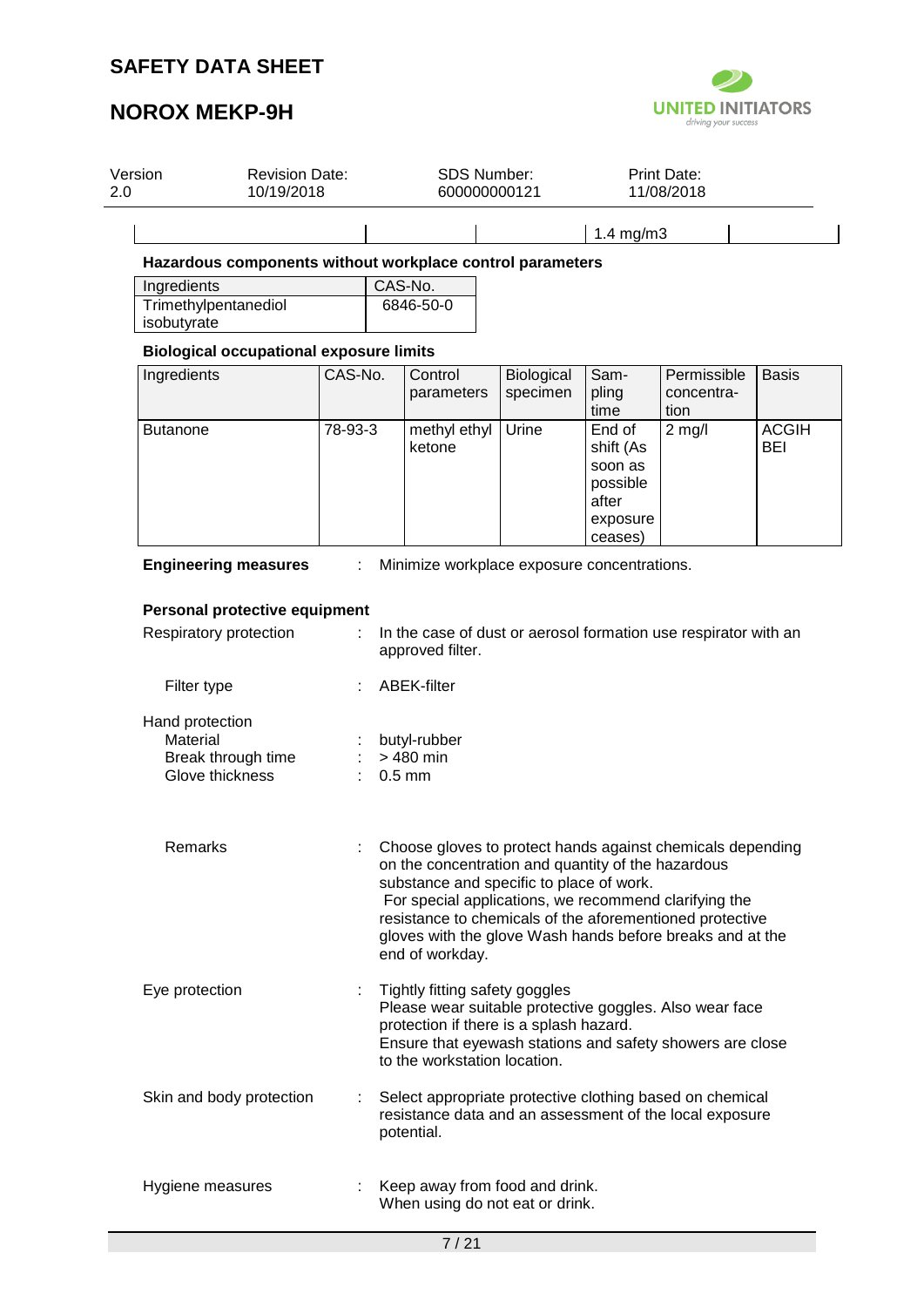

| Version<br>2.0 |                                            | <b>Revision Date:</b><br>10/19/2018 | <b>SDS Number:</b><br>600000000121                                                                                | Print Date:<br>11/08/2018                                |
|----------------|--------------------------------------------|-------------------------------------|-------------------------------------------------------------------------------------------------------------------|----------------------------------------------------------|
|                |                                            |                                     | When using do not smoke.<br>Wash hands before breaks and immediately after handling<br>the product.               |                                                          |
|                |                                            |                                     | <b>SECTION 9. PHYSICAL AND CHEMICAL PROPERTIES</b>                                                                |                                                          |
|                | Appearance                                 |                                     | liquid                                                                                                            |                                                          |
|                | Color                                      |                                     | colorless                                                                                                         |                                                          |
|                | Odor                                       |                                     | slight                                                                                                            |                                                          |
|                | pH                                         |                                     | No data available                                                                                                 |                                                          |
|                | Melting point/range                        |                                     | No data available                                                                                                 |                                                          |
|                | Boiling point/boiling range                |                                     | Decomposition: Decomposes below the boiling point.                                                                |                                                          |
|                | Flash point                                |                                     | >76 °C                                                                                                            |                                                          |
|                | Evaporation rate                           |                                     | No data available                                                                                                 |                                                          |
|                | Flammability (solid, gas)                  |                                     | Not applicable                                                                                                    |                                                          |
|                | Upper explosion limit                      |                                     | No data available                                                                                                 |                                                          |
|                | Lower explosion limit                      |                                     | No data available                                                                                                 |                                                          |
|                | Vapor pressure                             |                                     | No data available                                                                                                 |                                                          |
|                | Relative vapor density                     |                                     | >1                                                                                                                |                                                          |
|                | Density                                    |                                     | $1.1$ g/cm $3$                                                                                                    |                                                          |
|                | Solubility(ies)<br>Water solubility        |                                     | soluble                                                                                                           |                                                          |
|                | Partition coefficient: n-<br>octanol/water |                                     | No data available                                                                                                 |                                                          |
|                | tion temperature (SADT)                    | Self-Accelerating decomposi-        | 60 °C<br>temperature at which the tested package size will undergo a<br>self-accelerating decomposition reaction. | SADT-Self Accelerating Decomposition Temperature. Lowest |
|                | Viscosity<br>Viscosity, dynamic            |                                     | No data available                                                                                                 |                                                          |
|                | Viscosity, kinematic                       |                                     | not determined                                                                                                    |                                                          |
|                | Oxidizing properties                       |                                     | The substance or mixture is not classified as oxidizing.<br>Organic peroxide                                      |                                                          |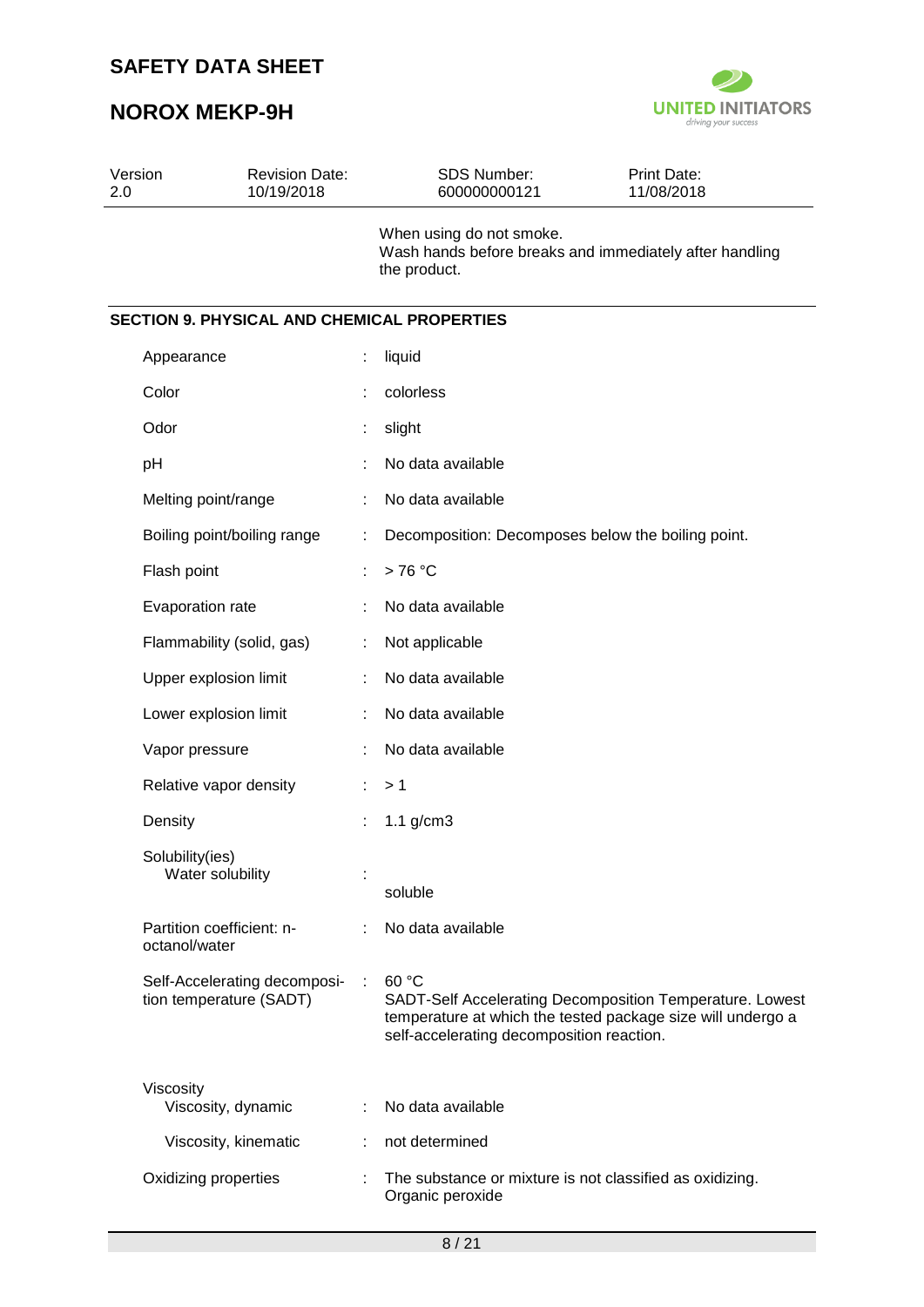# **NOROX MEKP-9H**



| Version<br>2.0 |                        | <b>Revision Date:</b><br>10/19/2018         |                                                                              | <b>SDS Number:</b><br>600000000121                                                                                                                                   | Print Date:<br>11/08/2018 |  |
|----------------|------------------------|---------------------------------------------|------------------------------------------------------------------------------|----------------------------------------------------------------------------------------------------------------------------------------------------------------------|---------------------------|--|
|                |                        | <b>SECTION 10. STABILITY AND REACTIVITY</b> |                                                                              |                                                                                                                                                                      |                           |  |
|                | Reactivity             |                                             |                                                                              | Stable under recommended storage conditions.                                                                                                                         |                           |  |
|                | Chemical stability     |                                             |                                                                              | Stable under recommended storage conditions.                                                                                                                         |                           |  |
|                | tions                  |                                             | Possibility of hazardous reac- : Vapors may form explosive mixture with air. |                                                                                                                                                                      |                           |  |
|                | Conditions to avoid    |                                             |                                                                              | : Protect from contamination.<br>Contact with incompatible substances can cause<br>decomposition at or below SADT.<br>Heat, flames and sparks.<br>Avoid confinement. |                           |  |
|                | Incompatible materials |                                             | ÷                                                                            | Accelerators, strong acids and bases, heavy metals and<br>heavy metal salts, reducing agents                                                                         |                           |  |

## **SECTION 11. TOXICOLOGICAL INFORMATION**

### **Acute toxicity**

Harmful if swallowed or if inhaled.

#### **Product:**

| Acute oral toxicity       |    | Acute toxicity estimate: 1,431 mg/kg<br>Method: Calculation method                                                                                                                                                                                         |
|---------------------------|----|------------------------------------------------------------------------------------------------------------------------------------------------------------------------------------------------------------------------------------------------------------|
| Acute inhalation toxicity |    | : Acute toxicity estimate: 4.29 mg/l<br>Exposure time: 4 h<br>Test atmosphere: dust/mist<br>Method: Calculation method                                                                                                                                     |
| Acute dermal toxicity     |    | : Acute toxicity estimate: $> 5,000$ mg/kg<br>Method: Calculation method                                                                                                                                                                                   |
| Ingredients:              |    |                                                                                                                                                                                                                                                            |
| 2-Butanone, peroxide:     |    |                                                                                                                                                                                                                                                            |
| Acute oral toxicity       | ÷. | Acute toxicity estimate: 500 mg/kg<br>Method: Expert judgment                                                                                                                                                                                              |
| Acute inhalation toxicity |    | Acute toxicity estimate: 1.5 mg/l<br>Exposure time: 4 h<br>Test atmosphere: dust/mist<br>Method: Expert judgment<br>Assessment: The component/mixture is moderately toxic after<br>short term inhalation.<br>Remarks: Based on data from similar materials |
| Acute dermal toxicity     |    | Acute toxicity estimate: 2,500 mg/kg<br>Method: Expert judgment                                                                                                                                                                                            |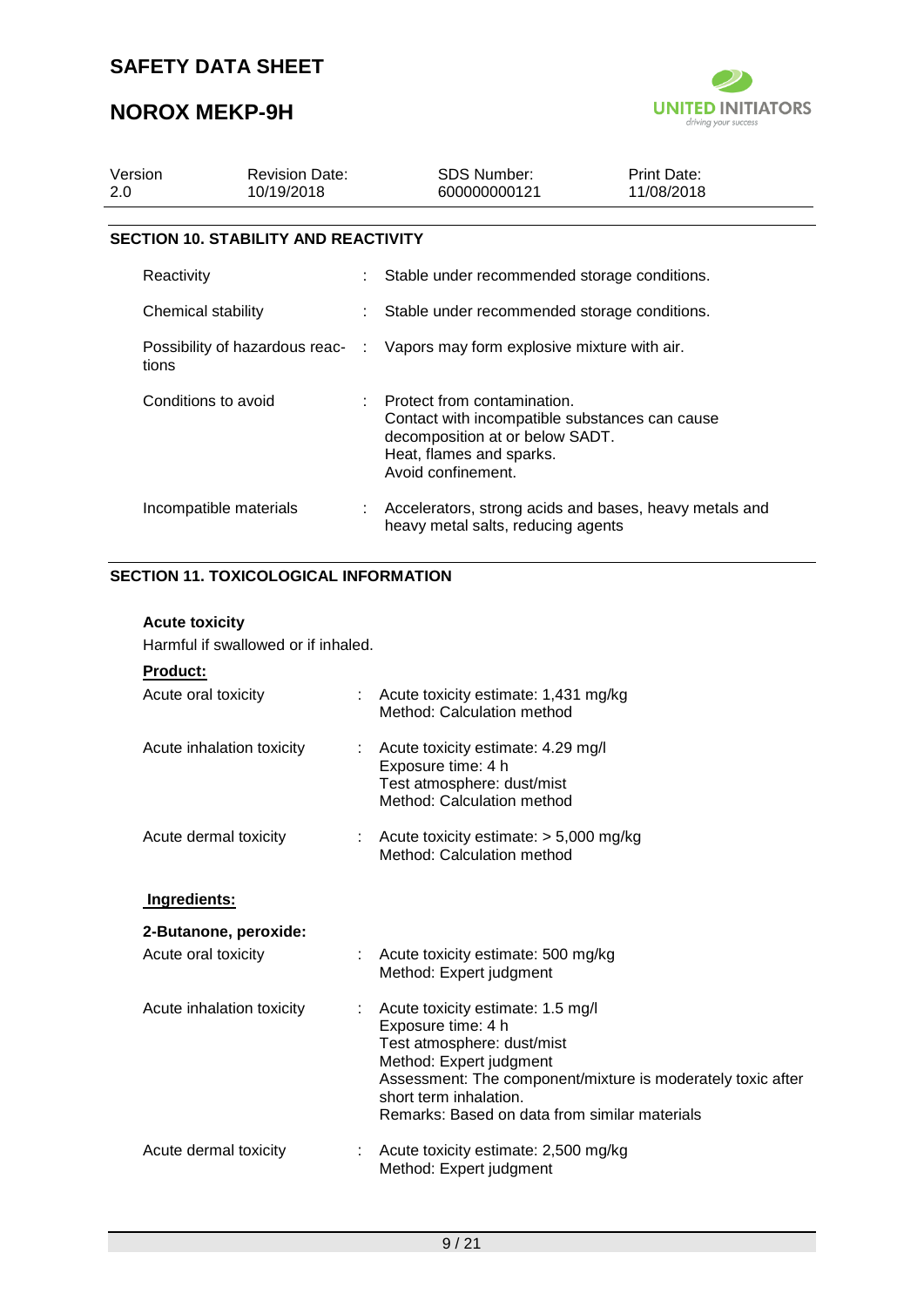## **NOROX MEKP-9H**



| Version<br>2.0   | <b>Revision Date:</b><br>10/19/2018                      | <b>SDS Number:</b><br>600000000121                                                                                                                                        | <b>Print Date:</b><br>11/08/2018                                                                                            |
|------------------|----------------------------------------------------------|---------------------------------------------------------------------------------------------------------------------------------------------------------------------------|-----------------------------------------------------------------------------------------------------------------------------|
|                  | Trimethylpentanediol isobutyrate:                        |                                                                                                                                                                           |                                                                                                                             |
|                  | Acute oral toxicity                                      | LD50 (Rat): $> 2,000$ mg/kg<br>Method: Expert judgment<br>icity                                                                                                           | Assessment: The substance or mixture has no acute oral tox-                                                                 |
|                  | Acute inhalation toxicity                                | LCLo (Rat): $> 0.12$ mg/l<br>Exposure time: 6 h<br>Test atmosphere: dust/mist<br>Method: Expert judgment<br>tion toxicity<br>Remarks: No mortality observed at this dose. | Assessment: The substance or mixture has no acute inhala-                                                                   |
|                  | Acute dermal toxicity                                    | LD50 (Guinea pig): > 2,000 mg/kg<br>Method: Expert judgment<br>toxicity                                                                                                   | Assessment: The substance or mixture has no acute dermal                                                                    |
| <b>Butanone:</b> |                                                          |                                                                                                                                                                           |                                                                                                                             |
|                  | Acute oral toxicity                                      | : LD50 (Rat): 2,193 mg/kg<br>Method: OECD Test Guideline 423                                                                                                              |                                                                                                                             |
|                  | Acute dermal toxicity                                    | : LD50 (Rabbit): $> 5,000$ mg/kg<br>Method: OECD Test Guideline 402                                                                                                       |                                                                                                                             |
|                  | Hydrogen peroxide:                                       |                                                                                                                                                                           |                                                                                                                             |
|                  | Acute oral toxicity                                      | LD50 (Rat, male): 1,026 mg/kg<br>Method: OECD Test Guideline 401                                                                                                          |                                                                                                                             |
|                  | Acute inhalation toxicity                                | $LC50$ (Rat): $> 0.17$ mg/l<br>Exposure time: 4 h<br>Test atmosphere: dust/mist<br>short term inhalation.<br>1272/2008, Annex VI                                          | Assessment: The component/mixture is moderately toxic after<br>Remarks: Based on harmonised classification in EU regulation |
|                  | Acute dermal toxicity                                    | LD50 (Rabbit): $> 6,500$ mg/kg                                                                                                                                            |                                                                                                                             |
|                  | <b>Skin corrosion/irritation</b><br>Causes severe burns. |                                                                                                                                                                           |                                                                                                                             |

**Product:**

Remarks: Extremely corrosive and destructive to tissue.

## **Ingredients:**

## **2-Butanone, peroxide:**

Species: Rabbit Result: Causes burns.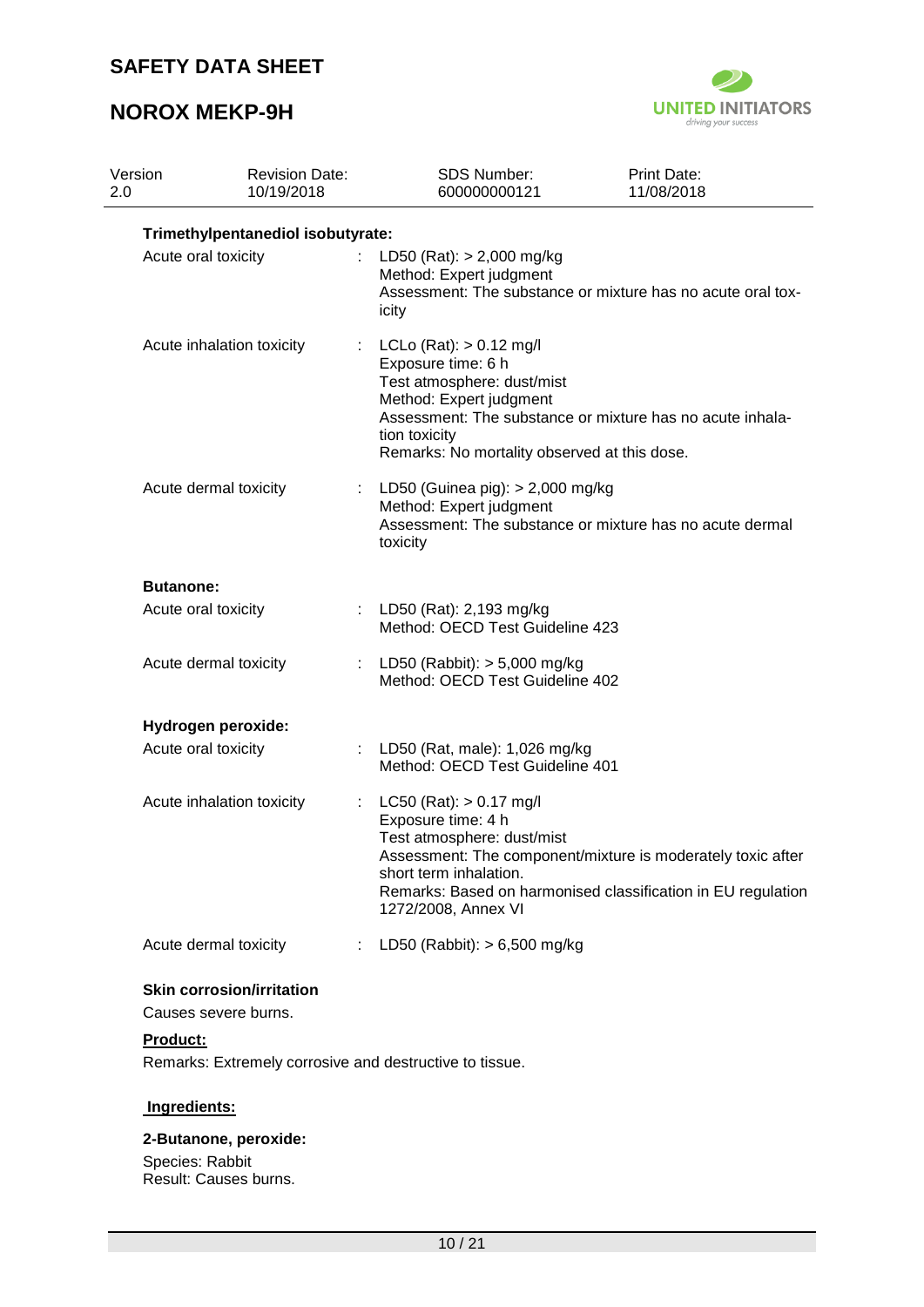# **NOROX MEKP-9H**



| Version | <b>Revision Date:</b> | SDS Number:  | <b>Print Date:</b> |
|---------|-----------------------|--------------|--------------------|
| -2.0    | 10/19/2018            | 600000000121 | 11/08/2018         |

#### **Trimethylpentanediol isobutyrate:**

Species: Guinea pig Exposure time: 24 h Result: No skin irritation Remarks: Based on available data, the classification criteria are not met.

#### **Butanone:**

Species: Rabbit Method: OECD Test Guideline 404 Result: No skin irritation

#### **Hydrogen peroxide:**

Result: Corrosive after 3 minutes or less of exposure

#### **Serious eye damage/eye irritation**

Causes serious eye damage.

#### **Product:**

Remarks: May cause irreversible eye damage.

#### **Ingredients:**

#### **2-Butanone, peroxide:**

Result: Irreversible effects on the eye

#### **Trimethylpentanediol isobutyrate:**

Species: Rabbit Result: No eye irritation

#### **Butanone:**

Species: Rabbit Result: Eye irritation Method: OECD Test Guideline 405

#### **Hydrogen peroxide:**

Result: Irreversible effects on the eye

#### **Respiratory or skin sensitization**

#### **Skin sensitization**

Not classified based on available information.

#### **Respiratory sensitization**

Not classified based on available information.

## **Ingredients:**

#### **2-Butanone, peroxide:**

Species: Guinea pig Method: OECD Test Guideline 406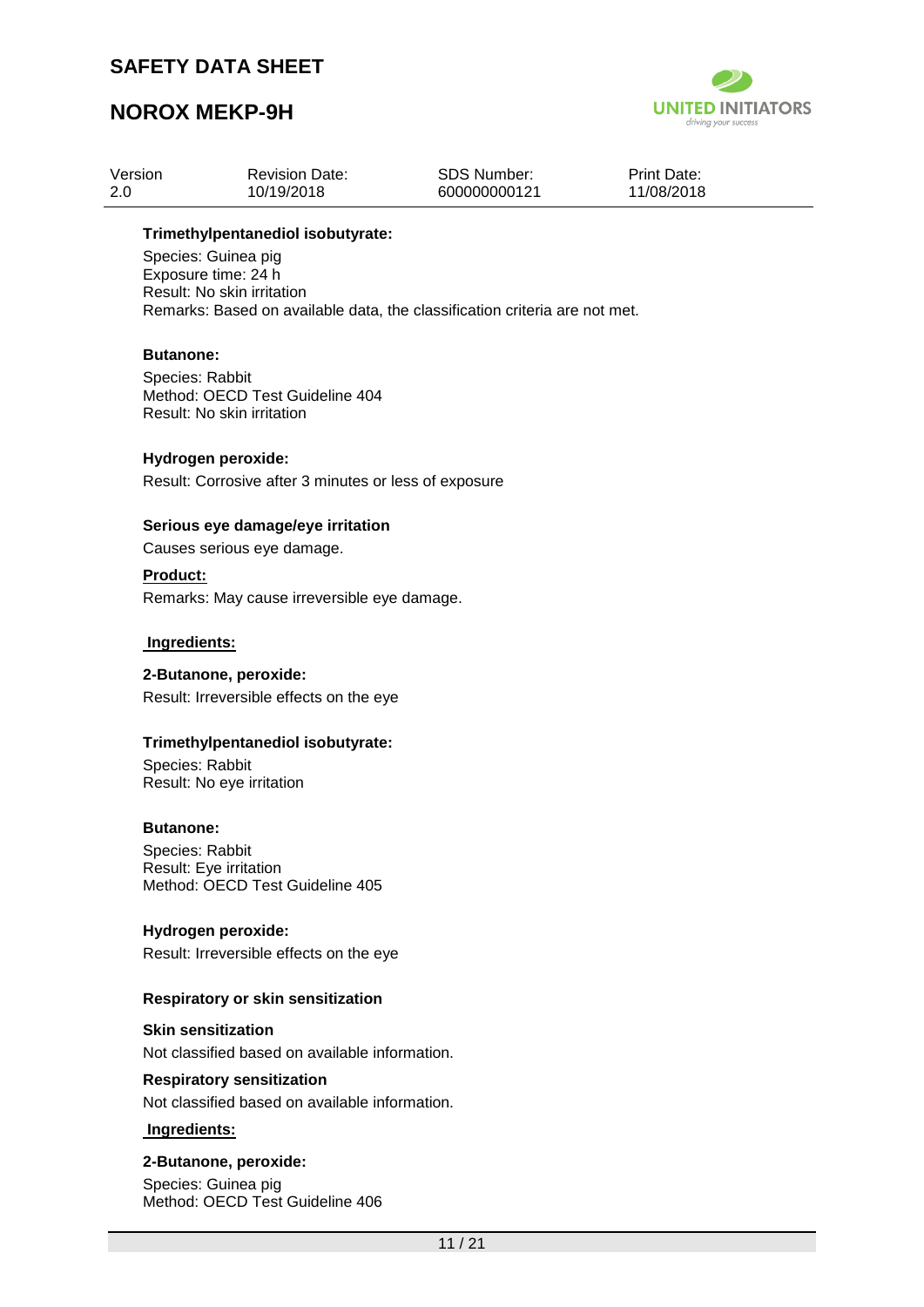

| Version<br>2.0   | <b>Revision Date:</b><br>10/19/2018                                                                                                                          |  | <b>SDS Number:</b><br>600000000121                                                      | <b>Print Date:</b><br>11/08/2018 |  |  |  |  |
|------------------|--------------------------------------------------------------------------------------------------------------------------------------------------------------|--|-----------------------------------------------------------------------------------------|----------------------------------|--|--|--|--|
|                  | Result: Does not cause skin sensitization.                                                                                                                   |  |                                                                                         |                                  |  |  |  |  |
|                  | Assessment:                                                                                                                                                  |  | Harmful if swallowed., Harmful if inhaled.                                              |                                  |  |  |  |  |
|                  | Trimethylpentanediol isobutyrate:<br>Species: Guinea pig<br>Result: Does not cause skin sensitization.                                                       |  |                                                                                         |                                  |  |  |  |  |
|                  | <b>Butanone:</b><br>Routes of exposure: Skin contact<br>Species: Guinea pig<br>Method: OECD Test Guideline 406<br>Result: Does not cause skin sensitization. |  |                                                                                         |                                  |  |  |  |  |
|                  | <b>Germ cell mutagenicity</b><br>Not classified based on available information.                                                                              |  |                                                                                         |                                  |  |  |  |  |
|                  | Ingredients:                                                                                                                                                 |  |                                                                                         |                                  |  |  |  |  |
|                  | 2-Butanone, peroxide:                                                                                                                                        |  |                                                                                         |                                  |  |  |  |  |
|                  | Genotoxicity in vitro                                                                                                                                        |  | Method: OECD Test Guideline 473<br>Result: negative                                     |                                  |  |  |  |  |
|                  |                                                                                                                                                              |  | Method: OECD Test Guideline 471<br>Result: negative                                     |                                  |  |  |  |  |
|                  |                                                                                                                                                              |  | Method: OECD Test Guideline 476<br>Result: negative                                     |                                  |  |  |  |  |
|                  | Trimethylpentanediol isobutyrate:                                                                                                                            |  |                                                                                         |                                  |  |  |  |  |
|                  | Genotoxicity in vitro                                                                                                                                        |  | Method: OECD Test Guideline 476<br>Result: negative                                     |                                  |  |  |  |  |
|                  |                                                                                                                                                              |  | : Test Type: Ames test<br>Result: negative                                              |                                  |  |  |  |  |
|                  |                                                                                                                                                              |  | Method: OECD Test Guideline 473<br>Result: negative                                     |                                  |  |  |  |  |
| <b>Butanone:</b> |                                                                                                                                                              |  |                                                                                         |                                  |  |  |  |  |
|                  | Genotoxicity in vitro                                                                                                                                        |  | : Method: OECD Test Guideline 471<br>Result: negative                                   |                                  |  |  |  |  |
|                  |                                                                                                                                                              |  | Method: OECD Test Guideline 476<br>Result: negative                                     |                                  |  |  |  |  |
|                  |                                                                                                                                                              |  | Method: OECD Test Guideline 473<br>Result: negative                                     |                                  |  |  |  |  |
|                  | Genotoxicity in vivo                                                                                                                                         |  | Species: Mouse<br>Application Route: Intraperitoneal<br>Method: OECD Test Guideline 474 |                                  |  |  |  |  |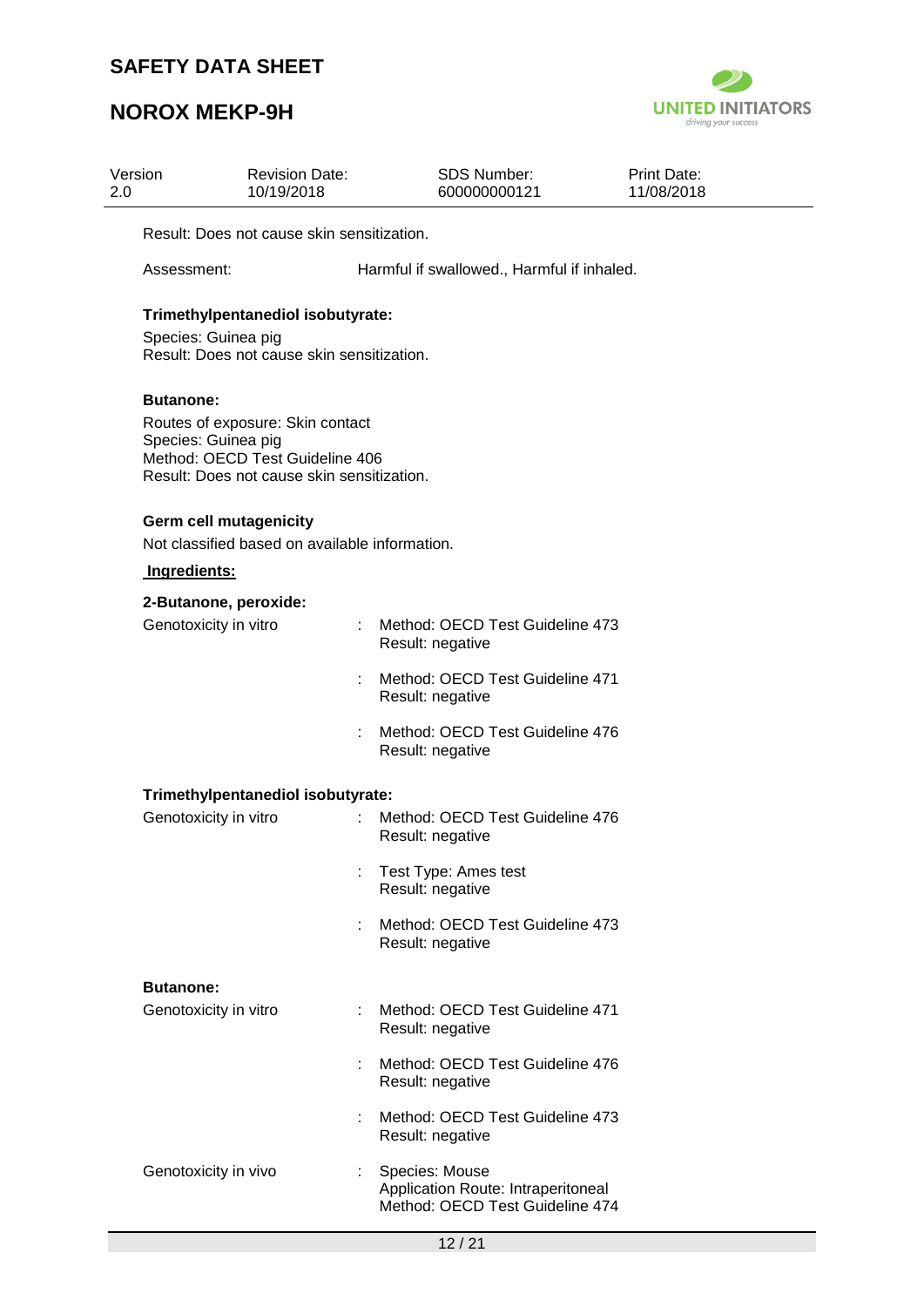

| Version<br>2.0       | <b>Revision Date:</b><br>10/19/2018                                     |                                                                                                                                                    | <b>SDS Number:</b><br>600000000121                                                                        | <b>Print Date:</b><br>11/08/2018                                                                                                  |  |
|----------------------|-------------------------------------------------------------------------|----------------------------------------------------------------------------------------------------------------------------------------------------|-----------------------------------------------------------------------------------------------------------|-----------------------------------------------------------------------------------------------------------------------------------|--|
|                      |                                                                         |                                                                                                                                                    | Result: negative                                                                                          |                                                                                                                                   |  |
|                      | Hydrogen peroxide:                                                      |                                                                                                                                                    |                                                                                                           |                                                                                                                                   |  |
|                      | Genotoxicity in vitro                                                   |                                                                                                                                                    | Test Type: Ames test<br>Result: negative                                                                  |                                                                                                                                   |  |
|                      | Genotoxicity in vivo                                                    |                                                                                                                                                    | cytogenetic assay)<br>Species: Mouse<br>Result: negative                                                  | Test Type: Mammalian erythrocyte micronucleus test (in vivo                                                                       |  |
| Carcinogenicity      |                                                                         |                                                                                                                                                    |                                                                                                           |                                                                                                                                   |  |
| Ingredients:         | Not classified based on available information.                          |                                                                                                                                                    |                                                                                                           |                                                                                                                                   |  |
|                      | 2-Butanone, peroxide:                                                   |                                                                                                                                                    |                                                                                                           |                                                                                                                                   |  |
|                      | Remarks: This information is not available.                             |                                                                                                                                                    |                                                                                                           |                                                                                                                                   |  |
| <b>IARC</b>          |                                                                         |                                                                                                                                                    | human carcinogen by IARC.                                                                                 | No ingredient of this product present at levels greater than or<br>equal to 0.1% is identified as probable, possible or confirmed |  |
| <b>OSHA</b>          |                                                                         | No ingredient of this product present at levels greater than or<br>equal to 0.1% is identified as a carcinogen or potential<br>carcinogen by OSHA. |                                                                                                           |                                                                                                                                   |  |
| <b>NTP</b>           |                                                                         | No ingredient of this product present at levels greater than or<br>equal to 0.1% is identified as a known or anticipated carcinogen<br>by NTP.     |                                                                                                           |                                                                                                                                   |  |
|                      | <b>Reproductive toxicity</b><br>Suspected of damaging the unborn child. |                                                                                                                                                    |                                                                                                           |                                                                                                                                   |  |
| Ingredients:         |                                                                         |                                                                                                                                                    |                                                                                                           |                                                                                                                                   |  |
|                      | 2-Butanone, peroxide:                                                   |                                                                                                                                                    |                                                                                                           |                                                                                                                                   |  |
| Effects on fertility |                                                                         |                                                                                                                                                    | : Species: Rat<br>Application Route: oral (gavage)<br>Method: OECD Test Guideline 421<br>Result: negative | General Toxicity Parent: NOAEL: 50 mg/kg body weight                                                                              |  |
|                      | Trimethylpentanediol isobutyrate:                                       |                                                                                                                                                    |                                                                                                           |                                                                                                                                   |  |
|                      | Effects on fetal development                                            |                                                                                                                                                    | Species: Rabbit<br><b>Application Route: Oral</b><br>300 mg/kg                                            |                                                                                                                                   |  |
| sessment             | Reproductive toxicity - As-                                             |                                                                                                                                                    | adverse effects on development, based on animal<br>experiments.                                           | Suspected of damaging the unborn child., Some evidence of                                                                         |  |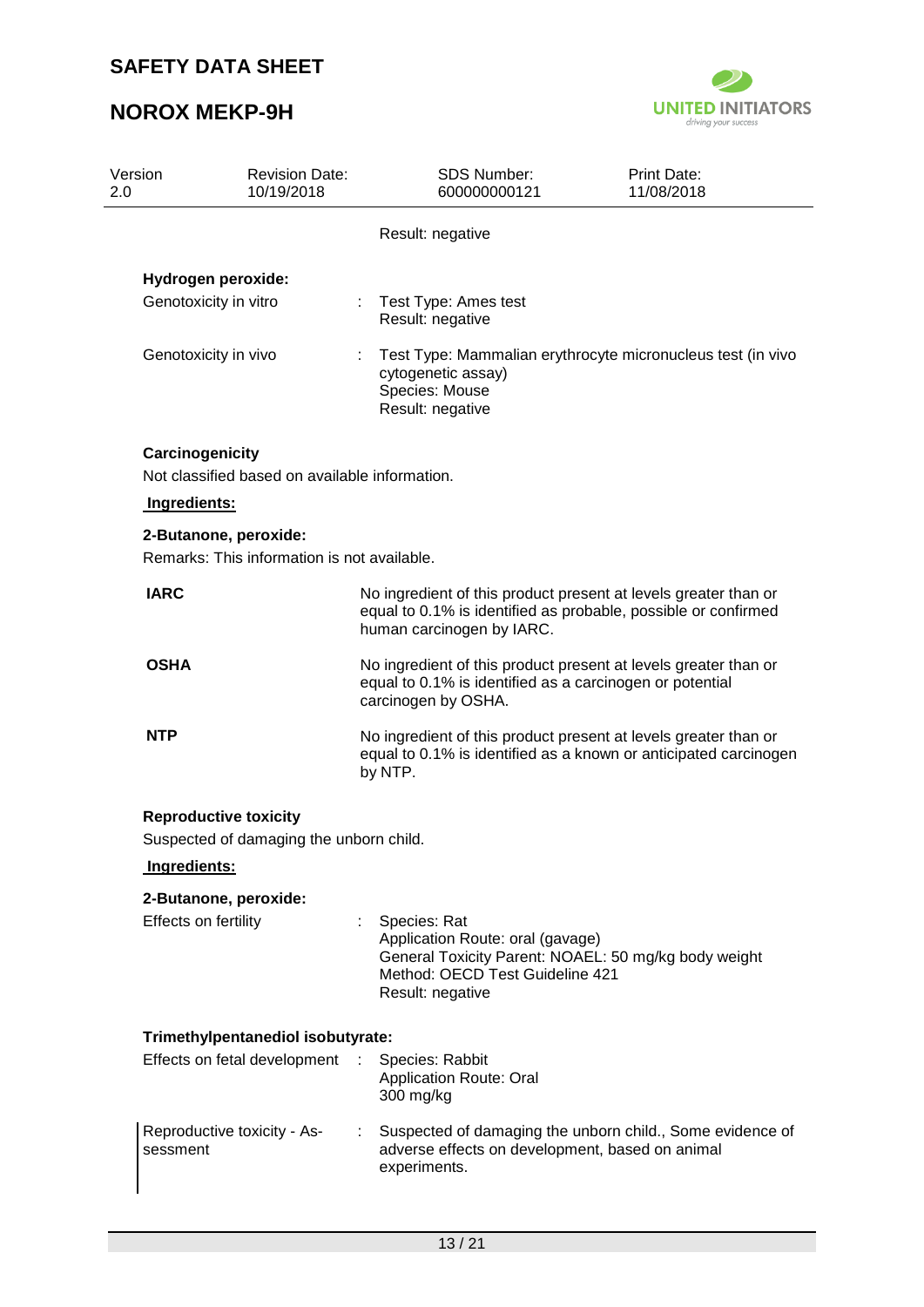## **NOROX MEKP-9H**



| Version<br>2.0              | <b>Revision Date:</b><br>10/19/2018 | <b>SDS Number:</b><br>600000000121                                                                                                                                                          | <b>Print Date:</b><br>11/08/2018                                                                                                                                                                                       |  |  |
|-----------------------------|-------------------------------------|---------------------------------------------------------------------------------------------------------------------------------------------------------------------------------------------|------------------------------------------------------------------------------------------------------------------------------------------------------------------------------------------------------------------------|--|--|
|                             | <b>Butanone:</b>                    |                                                                                                                                                                                             |                                                                                                                                                                                                                        |  |  |
| <b>Effects on fertility</b> |                                     | Species: Rat                                                                                                                                                                                | Application Route: oral (drinking water)<br>General Toxicity Parent: NOAEL: 10,000 mg/l<br>General Toxicity F1: NOAEL: 10,000 mg/l<br>Method: OECD Test Guideline 416<br>Remarks: Based on data from similar materials |  |  |
|                             |                                     | Species: Rat<br>Application Route: oral (drinking water)<br>General Toxicity Parent: LOAEL: 20,000 mg/l<br>Method: OECD Test Guideline 416<br>Remarks: Based on data from similar materials |                                                                                                                                                                                                                        |  |  |
|                             | Effects on fetal development        | Species: Rat<br>Application Route: Inhalation<br>weight<br>Method: OECD Test Guideline 414<br>Result: negative                                                                              | General Toxicity Maternal: NOAEC: ca. 1,002 mg/kg body<br>Teratogenicity: NOAEC Parent: ca. 1,002 mg/kg body weight                                                                                                    |  |  |
|                             | STOT-single exposure                |                                                                                                                                                                                             |                                                                                                                                                                                                                        |  |  |

**STOT-single exposure**

Not classified based on available information.

## **Ingredients:**

#### **Butanone:**

Assessment: May cause drowsiness or dizziness.

#### **Hydrogen peroxide:**

Assessment: May cause respiratory irritation.

#### **STOT-repeated exposure**

Not classified based on available information.

### **Repeated dose toxicity**

#### **Ingredients:**

#### **2-Butanone, peroxide:**

Species: Rat NOAEL: 200 mg/kg Application Route: oral (gavage) Exposure time: 28 d Method: OECD Test Guideline 407

Repeated dose toxicity - : Harmful if swallowed., Harmful if inhaled. Assessment

### **Hydrogen peroxide:**

Species: Mouse Application Route: Ingestion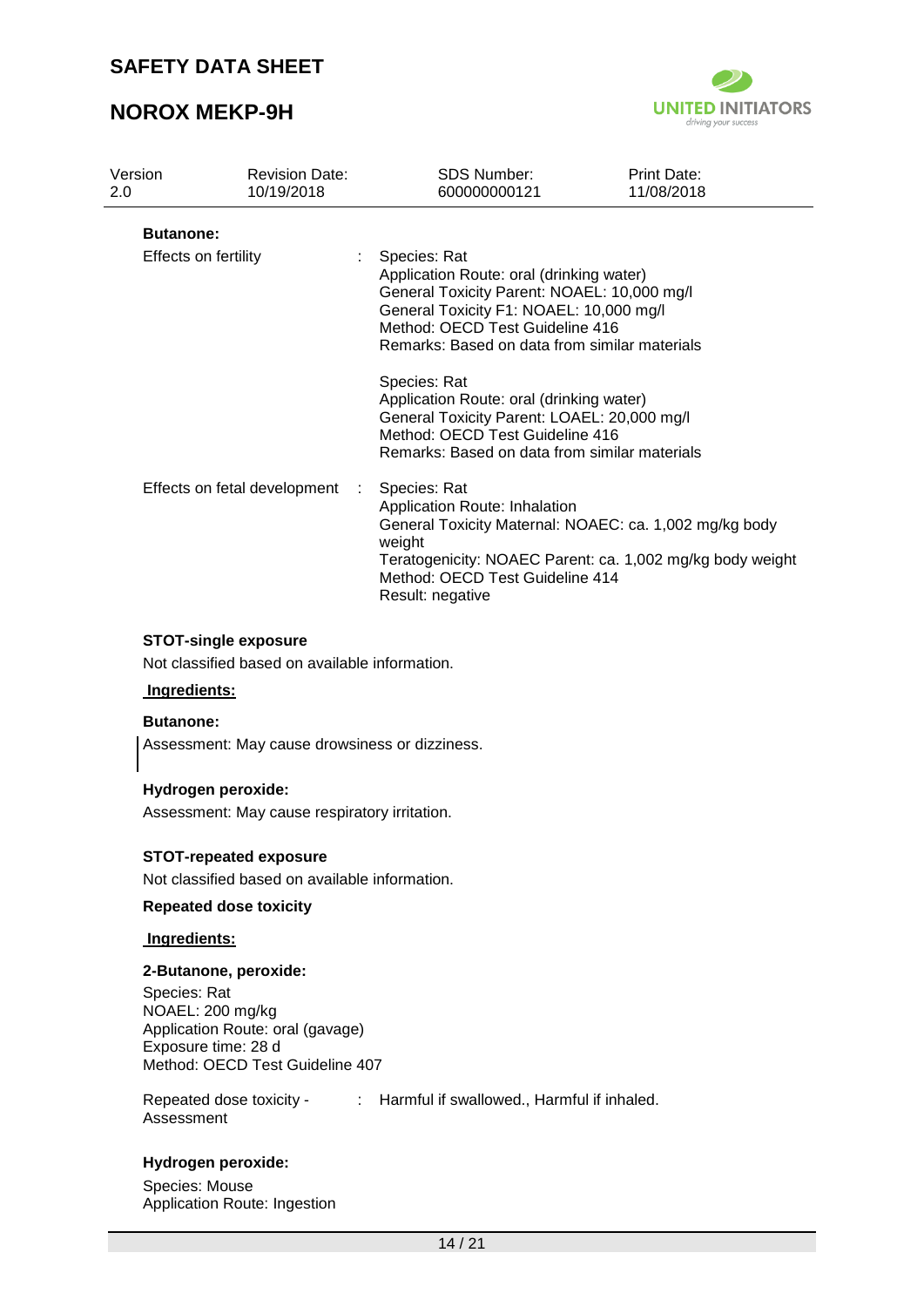# **NOROX MEKP-9H**



| Version | <b>Revision Date:</b> | SDS Number:  | <b>Print Date:</b> |
|---------|-----------------------|--------------|--------------------|
| -2.0    | 10/19/2018            | 600000000121 | 11/08/2018         |

Exposure time: 90 d Symptoms: No adverse effects.

### **Aspiration toxicity**

Not classified based on available information.

### **Ingredients:**

#### **Trimethylpentanediol isobutyrate:**

Not classified due to data which are conclusive although insufficient for classification.

#### **Further information**

#### **Product:**

Remarks: No data available

#### **SECTION 12. ECOLOGICAL INFORMATION**

#### **Ecotoxicity**

#### **Ingredients:**

| 2-Butanone, peroxide:                                    |    |                                                                                                                             |
|----------------------------------------------------------|----|-----------------------------------------------------------------------------------------------------------------------------|
| Toxicity to fish                                         | t. | LC50 (Poecilia reticulata (guppy)): 44.2 mg/l<br>Exposure time: 96 h<br>Method: OECD Test Guideline 203                     |
|                                                          |    | NOEC (Poecilia reticulata (guppy)): 18 mg/l<br>Exposure time: 96 h<br>Method: OECD Test Guideline 203                       |
| Toxicity to daphnia and other :<br>aquatic invertebrates |    | EC50 (Daphnia magna (Water flea)): 39 mg/l<br>Exposure time: 48 h<br>Method: OECD Test Guideline 202                        |
|                                                          |    | NOEC (Daphnia magna (Water flea)): 26.7 mg/l<br>Method: OECD Test Guideline 202                                             |
| Toxicity to algae                                        | ÷. | EC50 (Pseudokirchneriella subcapitata (green algae)): 5.6<br>mg/l<br>Exposure time: 72 h<br>Method: OECD Test Guideline 201 |
|                                                          |    | NOEC (Pseudokirchneriella subcapitata (green algae)): 2.1<br>mg/l<br>Exposure time: 72 h<br>Method: OECD Test Guideline 201 |
| Toxicity to microorganisms                               |    | EC50 (Bacteria): 48 mg/l<br>Exposure time: 0.5 h<br>Method: OECD Test Guideline 209                                         |

**Trimethylpentanediol isobutyrate:**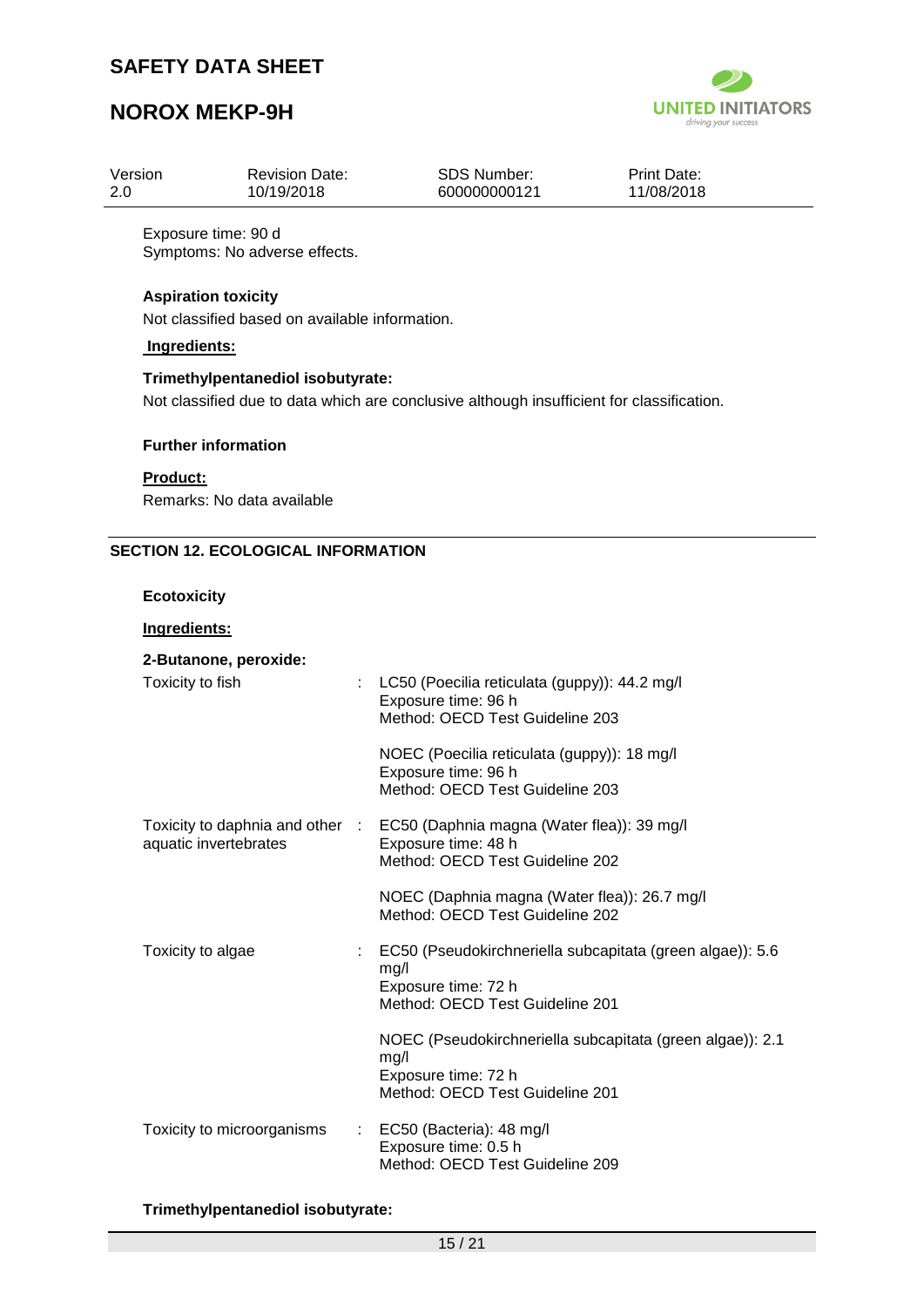

| 2.0 | Version<br><b>Revision Date:</b><br>10/19/2018                                   |   | <b>SDS Number:</b><br>600000000121                                                                                            | <b>Print Date:</b><br>11/08/2018 |
|-----|----------------------------------------------------------------------------------|---|-------------------------------------------------------------------------------------------------------------------------------|----------------------------------|
|     | Toxicity to fish                                                                 |   | NOEC (Fish): $>= 6$ mg/l<br>Exposure time: 96 h<br>Method: OECD Test Guideline 203                                            |                                  |
|     | aquatic invertebrates                                                            |   | Toxicity to daphnia and other : EC50 (Daphnia): >= 1.46 mg/l<br>Exposure time: 48 h                                           |                                  |
|     |                                                                                  |   | NOEC (Daphnia): 0.7 mg/l<br>Exposure time: 21 d                                                                               |                                  |
|     | Toxicity to algae                                                                |   | EC50 (Chlorella pyrenoidosa): > 7.49 mg/l<br>Exposure time: 72 h<br>Method: OECD Test Guideline 201                           |                                  |
|     | Toxicity to daphnia and other :<br>aquatic invertebrates (Chron-<br>ic toxicity) |   | LOEC (Daphnia magna (Water flea)): 0.7 mg/l<br>Exposure time: 21 d                                                            |                                  |
|     | <b>Ecotoxicology Assessment</b>                                                  |   |                                                                                                                               |                                  |
|     | Acute aquatic toxicity                                                           | ÷ | This product has no known ecotoxicological effects.                                                                           |                                  |
|     | Chronic aquatic toxicity                                                         | ÷ | Harmful to aquatic life with long lasting effects.                                                                            |                                  |
|     | <b>Butanone:</b>                                                                 |   |                                                                                                                               |                                  |
|     | Toxicity to fish                                                                 |   | LC50 (Pimephales promelas (fathead minnow)): 2,993 mg/l<br>Exposure time: 96 h<br>Method: OECD Test Guideline 203             |                                  |
|     | Toxicity to daphnia and other :<br>aquatic invertebrates                         |   | EC50 (Daphnia magna (Water flea)): 308 mg/l<br>Exposure time: 48 h<br>Method: OECD Test Guideline 202                         |                                  |
|     | Toxicity to algae                                                                |   | EC50 (Pseudokirchneriella subcapitata (green algae)): 2,029<br>mq/l<br>Exposure time: 96 h<br>Method: OECD Test Guideline 201 |                                  |
|     | Toxicity to microorganisms                                                       |   | NOEC (Pseudomonas putida): 1,150 mg/l<br>Exposure time: 16 h<br>Method: DIN 38 412 Part 8                                     |                                  |
|     | Hydrogen peroxide:                                                               |   |                                                                                                                               |                                  |
|     | Toxicity to fish                                                                 |   | LC50 (Pimephales promelas (fathead minnow)): 16.4 mg/l<br>Exposure time: 96 h                                                 |                                  |
|     | Toxicity to daphnia and other :<br>aquatic invertebrates                         |   | LC50 (Daphnia pulex (Water flea)): 2.4 mg/l<br>Exposure time: 48 h                                                            |                                  |
|     | Toxicity to algae                                                                |   | EC50 (Skeletonema costatum (marine diatom)): 1.38 mg/l<br>Exposure time: 72 h                                                 |                                  |
|     |                                                                                  |   | NOEC (Skeletonema costatum (marine diatom)): 0.63 mg/l<br>Exposure time: 72 h                                                 |                                  |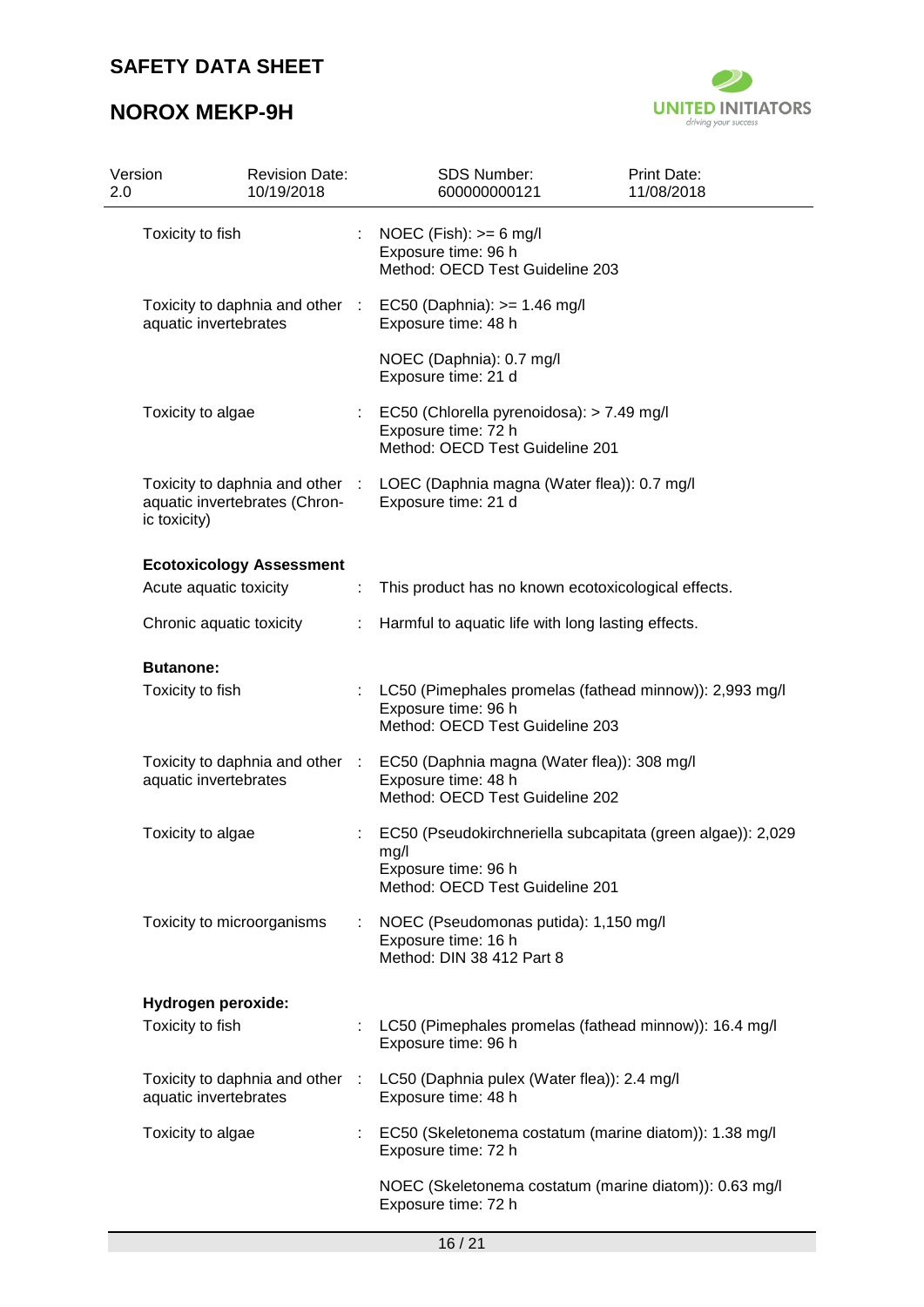

| Version<br>2.0   | <b>Revision Date:</b><br>10/19/2018                              | <b>SDS Number:</b><br>600000000121                                                       | <b>Print Date:</b><br>11/08/2018 |
|------------------|------------------------------------------------------------------|------------------------------------------------------------------------------------------|----------------------------------|
| ic toxicity)     | Toxicity to daphnia and other :<br>aquatic invertebrates (Chron- | NOEC (Daphnia magna (Water flea)): 0.63 mg/l<br>Exposure time: 21 d                      |                                  |
|                  | Toxicity to microorganisms                                       | : EC50: Method: OECD Test Guideline 209                                                  |                                  |
|                  | <b>Persistence and degradability</b>                             |                                                                                          |                                  |
| Ingredients:     |                                                                  |                                                                                          |                                  |
|                  | 2-Butanone, peroxide:                                            |                                                                                          |                                  |
| Biodegradability |                                                                  | Result: Readily biodegradable.<br>Method: OECD Test Guideline 301D                       |                                  |
|                  | Trimethylpentanediol isobutyrate:                                |                                                                                          |                                  |
| Biodegradability |                                                                  | Result: rapidly biodegradable<br>Exposure time: 28 d<br>Method: OECD Test Guideline 301B |                                  |
| <b>Butanone:</b> |                                                                  |                                                                                          |                                  |
| Biodegradability | t.                                                               | Result: Readily biodegradable.<br>Method: OECD Test Guideline 301D                       |                                  |
|                  | Hydrogen peroxide:                                               |                                                                                          |                                  |
| Biodegradability | ÷                                                                | Result: Readily biodegradable.                                                           |                                  |
|                  | <b>Bioaccumulative potential</b>                                 |                                                                                          |                                  |
| Ingredients:     |                                                                  |                                                                                          |                                  |
|                  | 2-Butanone, peroxide:                                            |                                                                                          |                                  |
| octanol/water    | Partition coefficient: n-                                        | : $log Pow: < 0.3 (25 °C)$                                                               |                                  |
|                  | Trimethylpentanediol isobutyrate:                                |                                                                                          |                                  |
| Bioaccumulation  | t.                                                               | Species: Fish<br>Bioconcentration factor (BCF): 1.95                                     |                                  |
| octanol/water    | Partition coefficient: n-<br>÷                                   | log Pow: 4.91 (25 °C)                                                                    |                                  |
| <b>Butanone:</b> |                                                                  |                                                                                          |                                  |
| octanol/water    | Partition coefficient: n-<br>÷                                   | log Pow: 0.3 (40 °C)                                                                     |                                  |
|                  | Hydrogen peroxide:                                               |                                                                                          |                                  |
| octanol/water    | Partition coefficient: n-                                        | log Pow: -1.57<br>Remarks: Calculation                                                   |                                  |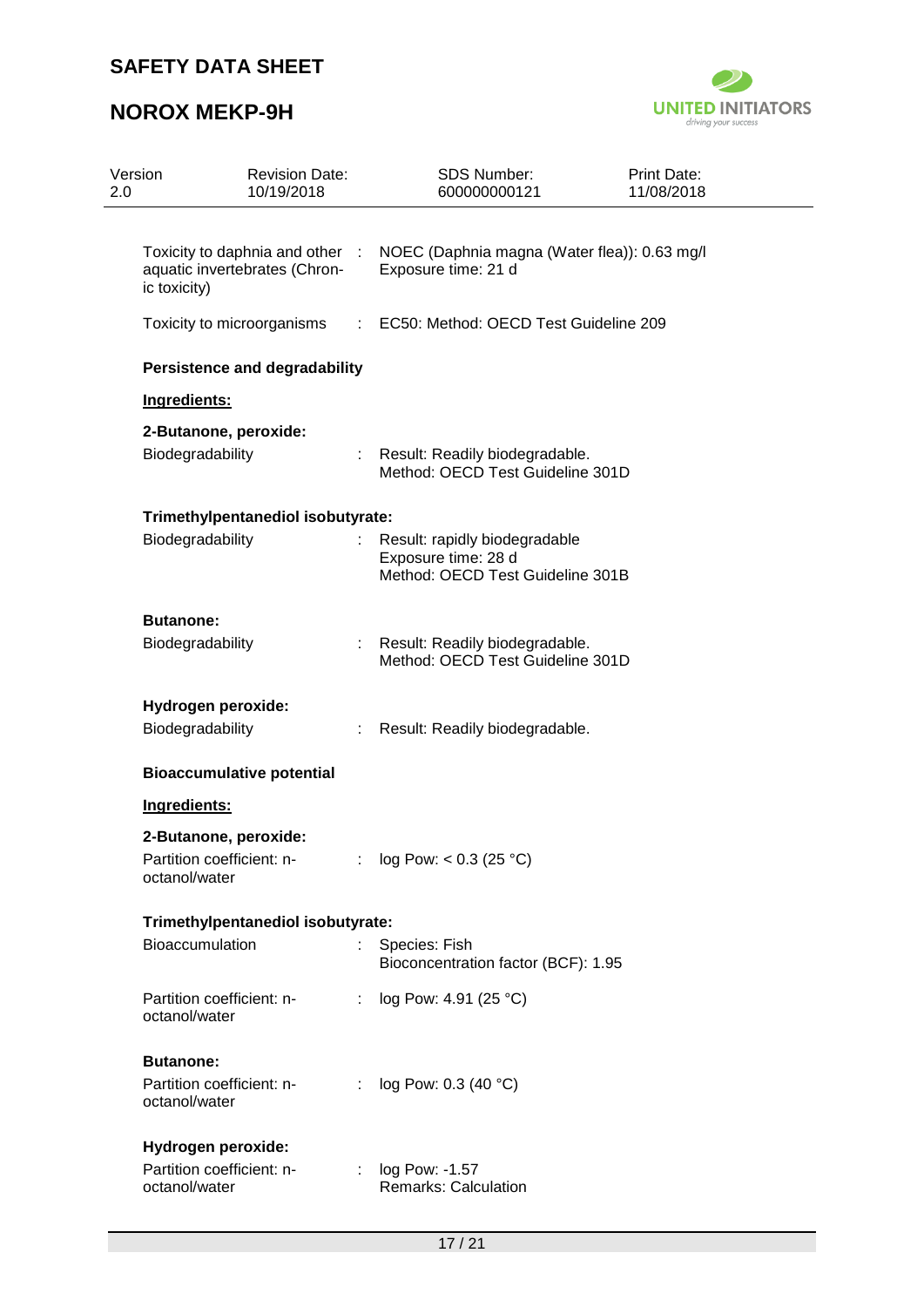# **NOROX MEKP-9H**



| Version<br>2.0 |                                                                       | <b>Revision Date:</b><br>10/19/2018 | SDS Number:<br>600000000121                                                                                                                                                                                                                                                                                                    | Print Date:<br>11/08/2018 |
|----------------|-----------------------------------------------------------------------|-------------------------------------|--------------------------------------------------------------------------------------------------------------------------------------------------------------------------------------------------------------------------------------------------------------------------------------------------------------------------------|---------------------------|
|                | <b>Mobility in soil</b><br>No data available<br>Other adverse effects |                                     |                                                                                                                                                                                                                                                                                                                                |                           |
|                | <b>Product:</b>                                                       |                                     |                                                                                                                                                                                                                                                                                                                                |                           |
|                | Ozone-Depletion Potential                                             |                                     | Regulation: 40 CFR Protection of Environment; Part 82 Pro-<br>tection of Stratospheric Ozone - CAA Section 602 Class I<br>Substances<br>Remarks: This product neither contains, nor was manufac-<br>tured with a Class I or Class II ODS as defined by the U.S.<br>Clean Air Act Section 602 (40 CFR 82, Subpt. A, App.A + B). |                           |
|                | Additional ecological infor-<br>mation                                |                                     | $\therefore$ An environmental hazard cannot be excluded in the event of<br>unprofessional handling or disposal.<br>Toxic to aquatic life.                                                                                                                                                                                      |                           |

### **SECTION 13. DISPOSAL CONSIDERATIONS**

| <b>Disposal methods</b> |                                                                                                                                                                                                                                     |
|-------------------------|-------------------------------------------------------------------------------------------------------------------------------------------------------------------------------------------------------------------------------------|
| Waste from residues     | The product should not be allowed to enter drains, water<br>courses or the soil.<br>Do not contaminate ponds, waterways or ditches with<br>chemical or used container.<br>Dispose of wastes in an approved waste disposal facility. |
| Contaminated packaging  | Empty remaining contents.<br>Dispose of as unused product.<br>Do not re-use empty containers.<br>Do not burn, or use a cutting torch on, the empty drum.                                                                            |

### **SECTION 14. TRANSPORT INFORMATION**

| <b>International Regulations</b> |  |
|----------------------------------|--|
|----------------------------------|--|

| <b>UNRTDG</b><br>UN number              | <b>UN 3105</b>                                                       |
|-----------------------------------------|----------------------------------------------------------------------|
| Proper shipping name                    | ORGANIC PEROXIDE TYPE D, LIQUID<br>(METHYL ETHYL KETONE PEROXIDE(S)) |
| Class                                   | 5.2                                                                  |
| Packing group                           | Not assigned by regulation                                           |
| Labels                                  | 5.2                                                                  |
| <b>IATA-DGR</b>                         |                                                                      |
| UN/ID No.                               | <b>UN 3105</b>                                                       |
| Proper shipping name                    | Organic peroxide type D, liquid<br>(Methyl ethyl ketone peroxide(s)) |
| Class                                   | 5.2                                                                  |
| Packing group                           | Not assigned by regulation                                           |
| Labels                                  | Organic Peroxides, Keep Away From Heat                               |
| Packing instruction (cargo<br>aircraft) | 570                                                                  |
| Packing instruction (passen-            | 570                                                                  |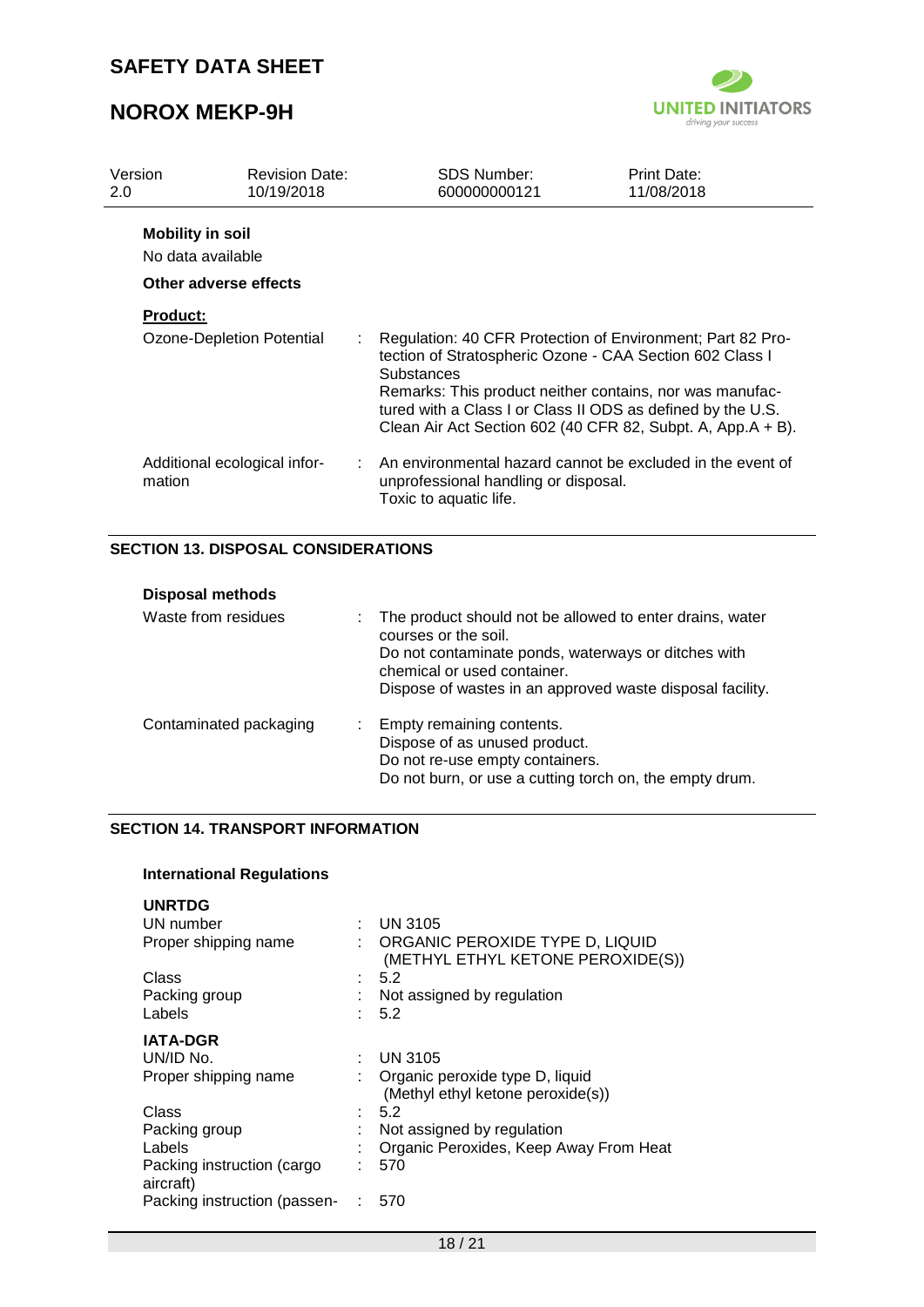# **NOROX MEKP-9H**



| 2.0 | Version                    | <b>Revision Date:</b><br>10/19/2018     | <b>SDS Number:</b><br>600000000121                                       | Print Date:<br>11/08/2018 |
|-----|----------------------------|-----------------------------------------|--------------------------------------------------------------------------|---------------------------|
|     | ger aircraft)              |                                         |                                                                          |                           |
|     | <b>IMDG-Code</b>           |                                         |                                                                          |                           |
|     | UN number                  |                                         | <b>UN 3105</b>                                                           |                           |
|     | Proper shipping name       | ÷.                                      | ORGANIC PEROXIDE TYPE D, LIQUID<br>(METHYL ETHYL KETONE PEROXIDE(S))     |                           |
|     | Class                      |                                         | 5.2                                                                      |                           |
|     | Packing group              |                                         | Not assigned by regulation                                               |                           |
|     | Labels                     |                                         | 5.2                                                                      |                           |
|     | EmS Code                   |                                         | $: F-J, S-R$                                                             |                           |
|     | Marine pollutant           |                                         | no                                                                       |                           |
|     |                            |                                         | Transport in bulk according to Annex II of MARPOL 73/78 and the IBC Code |                           |
|     |                            | Not applicable for product as supplied. |                                                                          |                           |
|     | <b>Domestic regulation</b> |                                         |                                                                          |                           |
|     | <b>49 CFR</b>              |                                         |                                                                          |                           |
|     | UN/ID/NA number            |                                         | $\therefore$ UN 3105                                                     |                           |
|     | Proper shipping name       |                                         | Organic peroxide type D, liquid                                          |                           |
|     |                            |                                         | (Methyl ethyl ketone peroxide(s), <=45%)                                 |                           |
|     | Class                      |                                         | 5.2                                                                      |                           |
|     | Packing group              | ÷.                                      | Not assigned by regulation                                               |                           |
|     | Labels                     |                                         | <b>ORGANIC PEROXIDE</b>                                                  |                           |
|     | <b>ERG Code</b>            |                                         | 145                                                                      |                           |
|     | Marine pollutant           |                                         | no                                                                       |                           |

## **SECTION 15. REGULATORY INFORMATION**

#### **EPCRA - Emergency Planning and Community Right-to-Know**

### **CERCLA Reportable Quantity**

| Ingredients          | CAS-No.   |       | Component RQ   Calculated product RQ |
|----------------------|-----------|-------|--------------------------------------|
|                      |           | (lbs) | (lbs)                                |
| 2-Butanone, peroxide | 1338-23-4 |       | 29                                   |

#### **SARA 304 Extremely Hazardous Substances Reportable Quantity**

| Ingredients                                                 | CAS-No.                                                  | Component RQ   | Calculated product RQ |
|-------------------------------------------------------------|----------------------------------------------------------|----------------|-----------------------|
|                                                             |                                                          | (lbs)          | (lbs)                 |
| Hydrogen peroxide                                           | 7722-84-1                                                | 1000           | $\star$               |
| *: Calculated RQ exceeds reasonably attainable upper limit. |                                                          |                |                       |
| SARA 311/312 Hazards                                        | : Fire Hazard                                            |                |                       |
|                                                             | <b>Reactivity Hazard</b>                                 |                |                       |
|                                                             | Acute Health Hazard                                      |                |                       |
|                                                             | <b>Chronic Health Hazard</b>                             |                |                       |
|                                                             |                                                          |                |                       |
| <b>SARA 302</b>                                             | The following components are subject to reporting levels |                |                       |
|                                                             | established by SARA Title III, Section 302:              |                |                       |
|                                                             |                                                          | 7722-84-1      |                       |
|                                                             | Hydrogen peroxide                                        |                |                       |
| <b>SARA 313</b>                                             | The following components are subject to reporting levels |                |                       |
|                                                             | established by SARA Title III, Section 313:              |                |                       |
|                                                             |                                                          |                |                       |
|                                                             | dimethyl phthalate                                       | $131 - 11 - 3$ |                       |
|                                                             |                                                          |                |                       |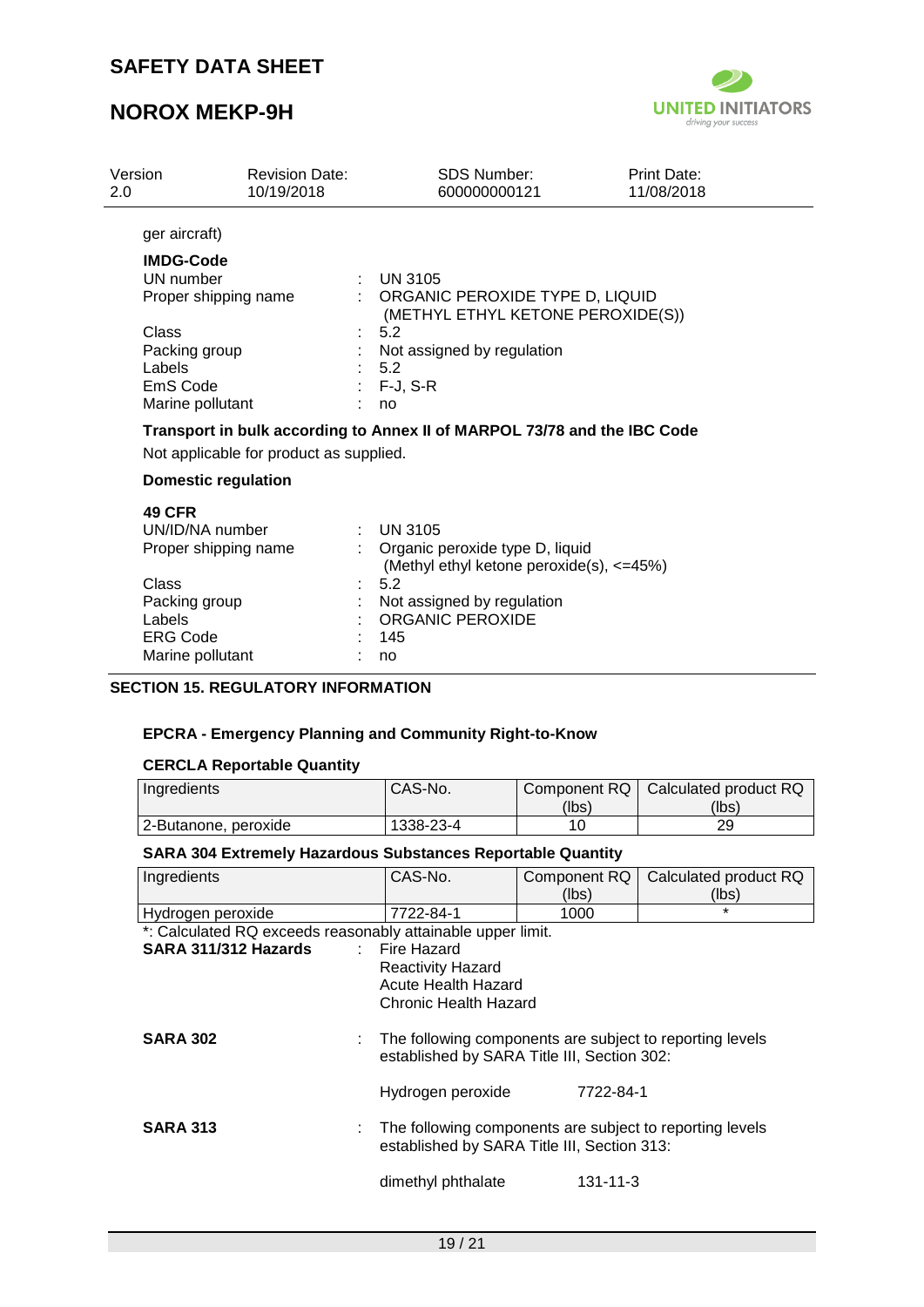## **NOROX MEKP-9H**



| Version | <b>Revision Date:</b> | SDS Number:  | Print Date: |
|---------|-----------------------|--------------|-------------|
| -2.0    | 10/19/2018            | 600000000121 | 11/08/2018  |

#### **Clean Air Act**

This product neither contains, nor was manufactured with a Class I or Class II ODS as defined by the U.S. Clean Air Act Section 602 (40 CFR 82, Subpt. A, App.A + B).

The following chemical(s) are listed as HAP under the U.S. Clean Air Act, Section 12 (40 CFR 61):<br>dimethyl phthalate 131-11-3 dimethyl phthalate

This product does not contain any chemicals listed under the U.S. Clean Air Act Section 112(r) for Accidental Release Prevention (40 CFR 68.130, Subpart F).

The following chemical(s) are listed under the U.S. Clean Air Act Section 111 SOCMI Intermediate or Final VOC's (40 CFR 60.489):

Butanone 78-93-3

#### **Clean Water Act**

This product does not contain any Hazardous Substances listed under the U.S. CleanWater Act, Section 311, Table 116.4A.

This product does not contain any Hazardous Chemicals listed under the U.S. CleanWater Act, Section 311, Table 117.3.

This product contains the following toxic pollutants listed under the U.S. Clean Water Act Section 307

| dimethyl phthalate         | $131 - 11 - 3$                                           |
|----------------------------|----------------------------------------------------------|
| <b>California Prop. 65</b> | This product does not contain any chemicals known to the |
|                            | State of California to cause cancer, birth, or any other |
|                            | reproductive defects.                                    |

#### **The ingredients of this product are reported in the following inventories:**

| DSL (CA)         | All components of this product are on the Canadian DSL |
|------------------|--------------------------------------------------------|
| AICS (AU)        | On the inventory, or in compliance with the inventory  |
| NZIoC (NZ)       | On the inventory, or in compliance with the inventory  |
| ENCS (JP)        | On the inventory, or in compliance with the inventory  |
| ISHL (JP)        | On the inventory, or in compliance with the inventory  |
| <b>KECI (KR)</b> | On the inventory, or in compliance with the inventory  |
| PICCS (PH)       | On the inventory, or in compliance with the inventory  |
| IECSC (CN)       | On the inventory, or in compliance with the inventory  |
| TCSI (TW)        | On the inventory, or in compliance with the inventory  |
| TSCA (US)        | On TSCA Inventory                                      |

#### **TSCA list**

No substances are subject to a Significant New Use Rule.

No substances are subject to TSCA 12(b) export notification requirements.

#### **SECTION 16. OTHER INFORMATION**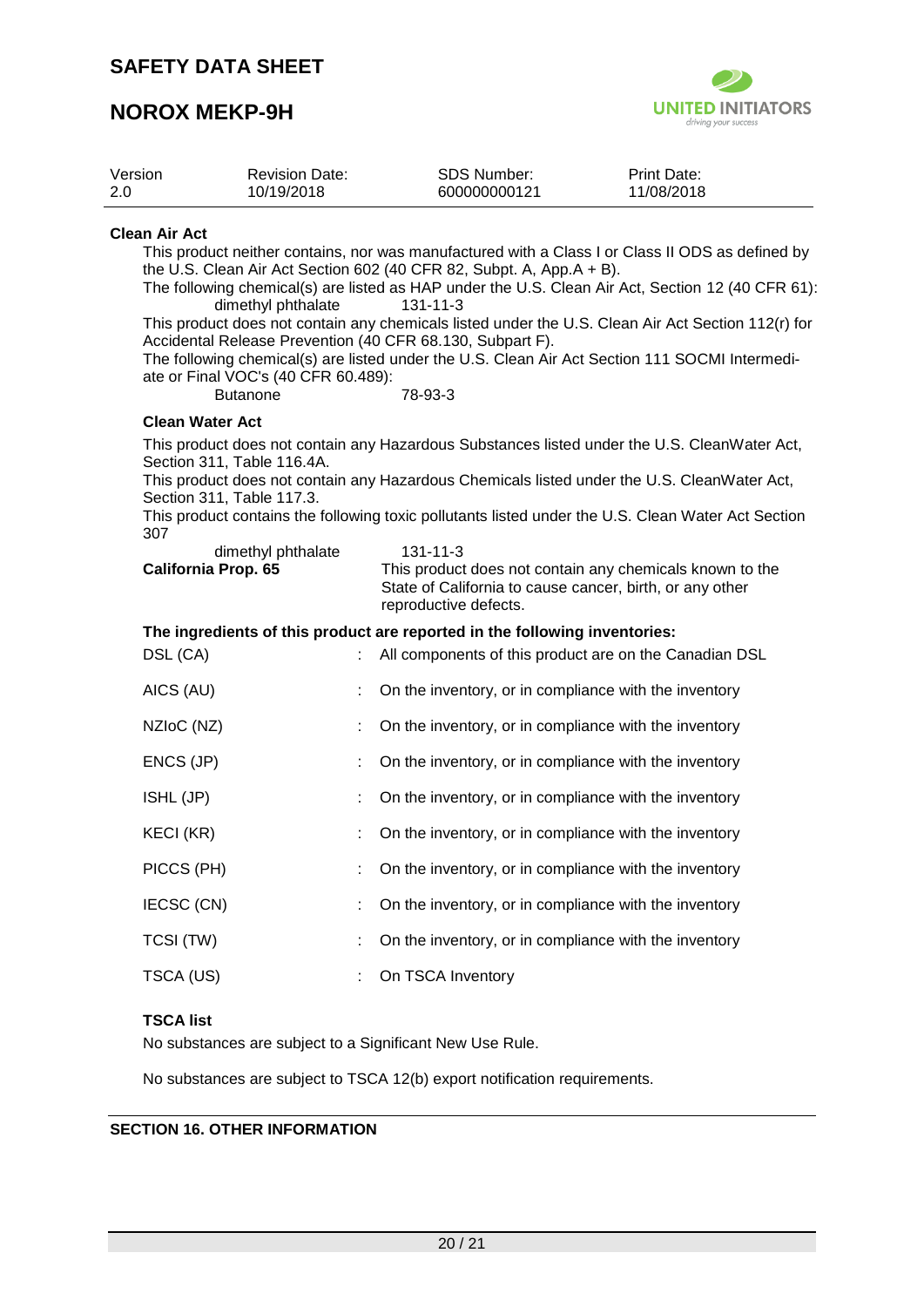# **NOROX MEKP-9H**



| Version | <b>Revision Date:</b> | <b>SDS Number:</b> | Print Date: |
|---------|-----------------------|--------------------|-------------|
| 2.0     | 10/19/2018            | 600000000121       | 11/08/2018  |

#### **Full text of other abbreviations**

AICS - Australian Inventory of Chemical Substances; ASTM - American Society for the Testing of Materials; bw - Body weight; CERCLA - Comprehensive Environmental Response, Compensation, and Liability Act; CMR - Carcinogen, Mutagen or Reproductive Toxicant; DIN - Standard of the German Institute for Standardisation; DOT - Department of Transportation; DSL - Domestic Substances List (Canada); ECx - Concentration associated with x% response; EHS - Extremely Hazardous Substance; ELx - Loading rate associated with x% response; EmS - Emergency Schedule; ENCS - Existing and New Chemical Substances (Japan); ErCx - Concentration associated with x% growth rate response; ERG - Emergency Response Guide; GHS - Globally Harmonized System; GLP - Good Laboratory Practice; HMIS - Hazardous Materials Identification System; IARC - International Agency for Research on Cancer; IATA - International Air Transport Association; IBC - International Code for the Construction and Equipment of Ships carrying Dangerous Chemicals in Bulk; IC50 - Half maximal inhibitory concentration; ICAO - International Civil Aviation Organization; IECSC - Inventory of Existing Chemical Substances in China; IMDG - International Maritime Dangerous Goods; IMO - International Maritime Organization; ISHL - Industrial Safety and Health Law (Japan); ISO - International Organisation for Standardization; KECI - Korea Existing Chemicals Inventory; LC50 - Lethal Concentration to 50 % of a test population; LD50 - Lethal Dose to 50% of a test population (Median Lethal Dose); MARPOL - International Convention for the Prevention of Pollution from Ships; MSHA - Mine Safety and Health Administration; n.o.s. - Not Otherwise Specified; NFPA - National Fire Protection Association; NO(A)EC - No Observed (Adverse) Effect Concentration; NO(A)EL - No Observed (Adverse) Effect Level; NOELR - No Observable Effect Loading Rate; NTP - National Toxicology Program; NZIoC - New Zealand Inventory of Chemicals; OECD - Organization for Economic Co-operation and Development; OPPTS - Office of Chemical Safety and Pollution Prevention; PBT - Persistent, Bioaccumulative and Toxic substance; PICCS - Philippines Inventory of Chemicals and Chemical Substances; (Q)SAR - (Quantitative) Structure Activity Relationship; RCRA - Resource Conservation and Recovery Act; REACH - Regulation (EC) No 1907/2006 of the European Parliament and of the Council concerning the Registration, Evaluation, Authorisation and Restriction of Chemicals; RQ - Reportable Quantity; SADT - Self-Accelerating Decomposition Temperature; SARA - Superfund Amendments and Reauthorization Act; SDS - Safety Data Sheet; TCSI - Taiwan Chemical Substance Inventory; TSCA - Toxic Substances Control Act (United States); UN - United Nations; UNRTDG - United Nations Recommendations on the Transport of Dangerous Goods; vPvB - Very Persistent and Very Bioaccumulative

#### Revision Date : 10/19/2018

The information provided in this Material Safety Data Sheet is correct to the best of our knowledge, information and belief at the date of its publication. The information given is designed only as a guidance for safe handling, use, processing, storage, transportation, disposal and release and is not to be considered a warranty or quality specification. The information relates only to the specific material designated and may not be valid for such material used in combination with any other materials or in any process, unless specified in the text.

US / Z8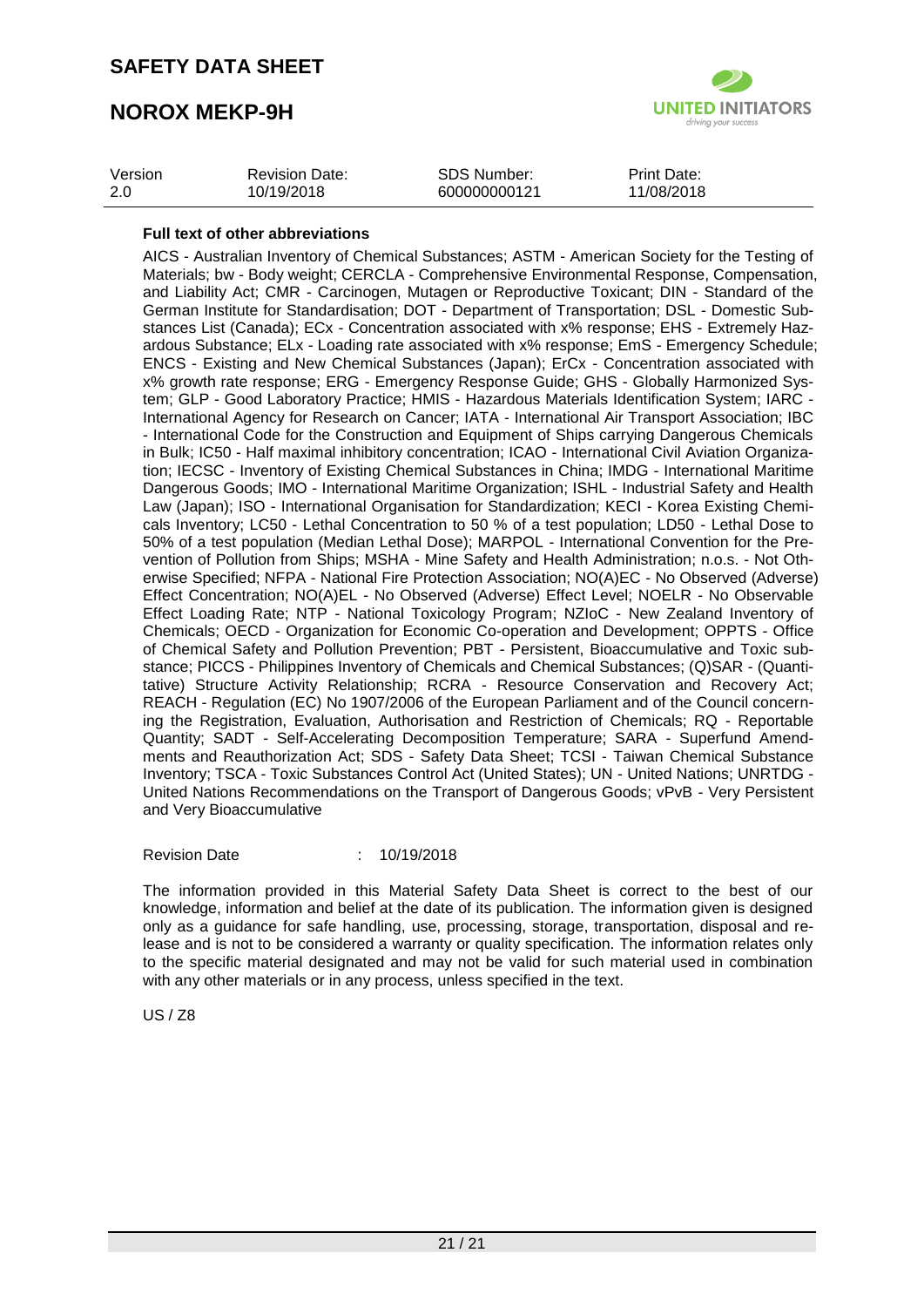

## AQUABUFF 2000 POLISHING COMPOUND

*SAFETY DATA SHEET*

*Page 1 of 3*

*PRINTED: 5/1/2018 REVISED: 5/1/18* 

| <b>Section 1</b>                     | <b>CHEMICAL PRODUCT and COMPANY IDENTIFICATION</b> |
|--------------------------------------|----------------------------------------------------|
| <b>Identification: Product Name:</b> | <b>AquaBuff 2000</b>                               |
| <b>Recommended use:</b>              | Polishing                                          |
| <b>Manufacturer:</b>                 | Matchless Metal Polish Co.                         |
|                                      | 840 W. 49th Pl.                                    |
|                                      | Chicago, IL 60609                                  |
|                                      | PH: (01) 773.924.1515 [U.S.A.]                     |
|                                      | FAX: (01) 773.924.5513 [U.S.A.]                    |
| Emergency telephone:                 | (01) 773.924.1515 [U.S.A.] [24 hour]               |

| <b>Section 2</b> | <b>HAZARDS IDENTIFICATION</b>                                                                                                  |                          |  |
|------------------|--------------------------------------------------------------------------------------------------------------------------------|--------------------------|--|
| <b>WARNING:</b>  | <b>Hazard Classification: Irritant</b><br>Dust produced in use may temporarily<br>irritate eyes, skin, and respiratory system. | <b>Hazard Pictogram:</b> |  |

#### Hazard Classification

| NFPA HAZARD RATING: | Fire: (1, minimal) | Health: (2, minimal) | Reactivity: (1, minimal) |
|---------------------|--------------------|----------------------|--------------------------|
| HMIS:               | Fire: (5, minimal) | Health: (4, minimal) | Reactivity: (5, minimal) |

#### Hazard phrases:

 H316, H320, H335: Dust produced during use may cause mild irritation of skin, eyes, and respiratory tract.

#### Precautionary Phrases:

P102: Keep out of reach of children.

P261: Avoid breathing dust, may cause respiratory tract irritation.

 P264: Wash thoroughly after handling. Avoid skin irritation by wearing protective gloves. If needed wear eye protection and dust mask.

| <b>Section 3</b>            | <b>COMPOSITION / INFORMATION ON INGREDIENTS</b> |                  |         |  |
|-----------------------------|-------------------------------------------------|------------------|---------|--|
| <b>CHEMICAL NAME</b>        | <b>CAS Number</b>                               | <b>EC Number</b> | % Range |  |
| Aluminum oxide, non-fibrous | 1344-28-1                                       | 215-691-6        | 40-50   |  |
| Water                       | 7732-18-5                                       | 231-791-2        | 40-50   |  |
| Tallow derivatives          | Proprietary                                     | Proprietary      | $10-20$ |  |

| <b>Section 4</b>     | <b>FIRST AID MEASURES</b>                                                                                                                                                                                                                                                                                              |
|----------------------|------------------------------------------------------------------------------------------------------------------------------------------------------------------------------------------------------------------------------------------------------------------------------------------------------------------------|
| General:             | Remove contaminated clothing.                                                                                                                                                                                                                                                                                          |
| Inhalation:          | If excessive dust is inhaled, remove to fresh air. Seek medical attention if<br>breathing difficulties persist.                                                                                                                                                                                                        |
| Eye Contact:         | Check for and remove any contact lenses. Flush eyes with large amounts of<br>water, cold water may be used. Seek medical attention if vision difficulties<br>occur.                                                                                                                                                    |
| <b>Skin Contact:</b> | Wash contaminated skin with soapy water. Remove contaminated clothing<br>and shoes. Wash clothing and shoes before reuse.                                                                                                                                                                                              |
| Ingestion:           | Immediately rinse mouth and drink plenty of water. DO NOT INDUCE<br>VOMITING unless directed to do so by medical personnel. Never give<br>anything by mouth to an unconscious person. Ingestion of small quantities<br>is not expected to produce symptoms. If large quantities are swallowed,<br>obtain medical help. |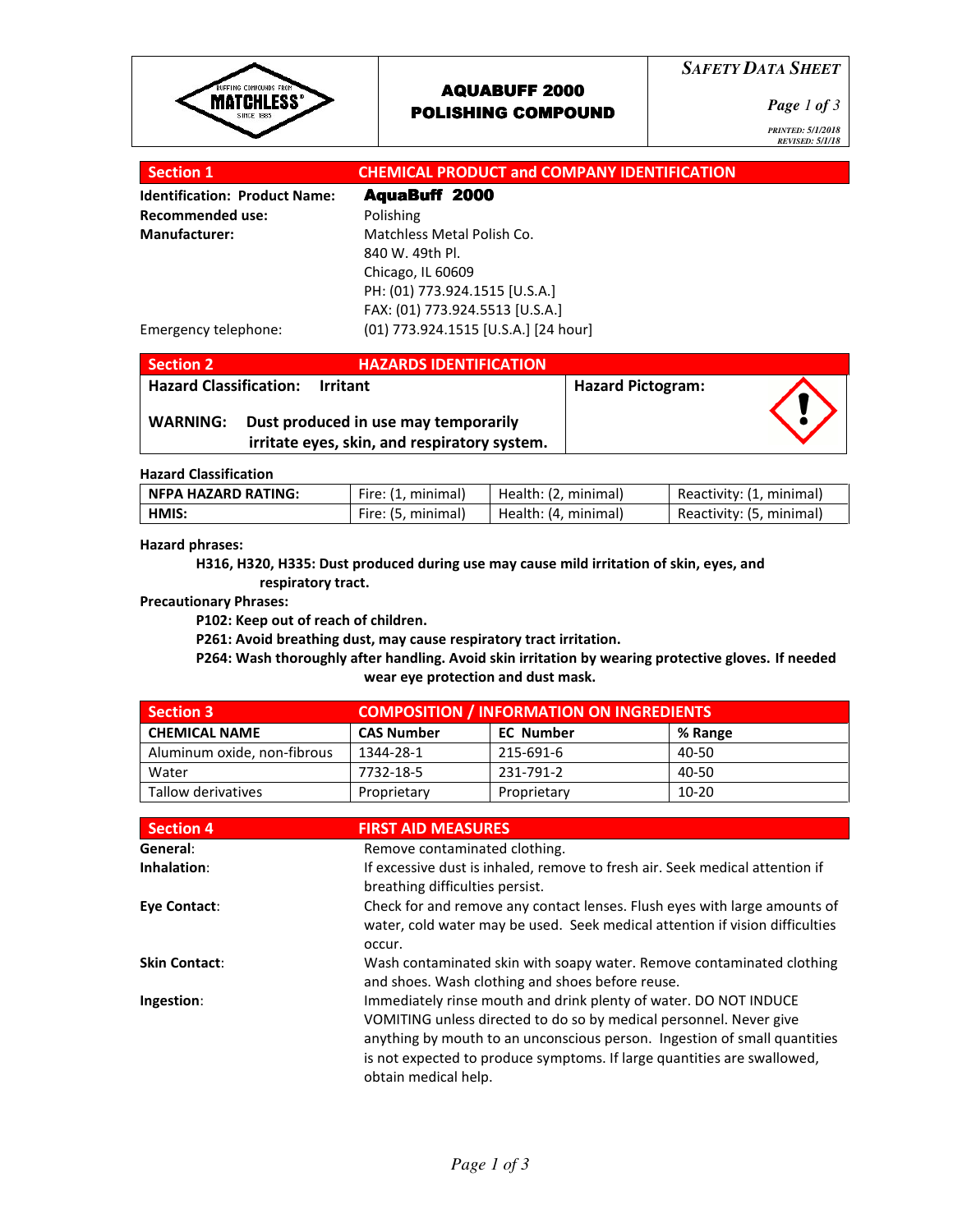

#### AQUABUFF 2000 POLISHING COMPOUND

*SAFETY DATA SHEET*

*Page 2 of 3*

*PRINTED: 5/1/2018 REVISED: 5/1/18* 

#### Section 5 **FIRE FIGHTING MEASURES**

Flash Point & Method: over 370°F (estimated). Fire Fighting Instructions: Water-based, not flammable in liquid state. Fire Fighting Equipment: Use self-contained breathing apparatus and turn-out gear. Hazards during fire-fighting: Heat may produce steam which can cause burns.

#### Section 6 ACCIDENTAL RELEASE MEASURES

**Emergency Action: Isolate spill or leak area immediately.** 

May make floor slippery when wet. If material cannot be recovered, transfer to waste container and dispose in local landfill, in compliance with local, state and federal regulations. Clean up residual material with water.

#### Section 7 **HANDLING AND STORAGE**

Handling: Wear protective gloves if skin irritation is experienced. Wash hands before eating. Avoid breathing dust produced in use.

Storage: Store at room temperature. Avoid freezing and excessive heat.

#### Section 8 **EXPOSURE CONTROL / PERSONAL PROTECTION**

|                 | <b>CAS Number</b> | <b>EC Number</b> | <b>OSHA PEL</b> | <b>ACGIH TLV</b> |
|-----------------|-------------------|------------------|-----------------|------------------|
| Aluminum oxide, | 1344-28-1         | 215-691-6        | 15 mg/m 3 TWA   | 10 mg/m 3 TWA    |
| non-fibrous     |                   |                  |                 |                  |

Engineering Controls: Provide exhaust ventilation or other engineering controls to keep dust levels below occupational exposure limits. See section 2 for component exposure guidelines. Local exhaust ventilation is acceptable.

Respirator: Use a NIOSH-certified dust mask or equivalent.

Hand Protection: Wear gloves.

Eye Protection: Protective eye-wear should be used in dusty environment.

**Other Recommendations:** Wear protective clothing such as long sleeves. Wash hands after handling.

| <b>Section 9</b>                         | <b>PHYSICAL AND CHEMICAL PROPERTIES</b> |
|------------------------------------------|-----------------------------------------|
|                                          |                                         |
|                                          | Physical StateLiquid, thick cream       |
| Boiling Pointapproximately 212°F / 100°C | Solubility in waterDispersible          |
| Freeze Point approximately 32°F / 0°C    | Appearance:White paste                  |
| Vapor Density (Air=1)No data available   |                                         |

#### Section 10 STABILITY AND REACTIVITY

General: Stable

Incompatible Materials and Conditions to Avoid: Strong oxidizing agents Hazardous Polymerization: Will not occur.

#### Section 11 **TOXICOLOGY INFORMATION**

No information available on Acute or Chronic ingestion or inhalation toxicity. No ingredients present above 0.1% which are carcinogenic according to NTP, IARC, or OSHA findings.

#### Section 12 **ECOLOGICAL INFORMATION**

All ingredients are inert in the environment, or biodegrade to non-hazardous compounds.

#### Section 13 DISPOSAL CONSIDERATIONS

RCRA 40 CFR 261 Classifications: not classified as hazardous.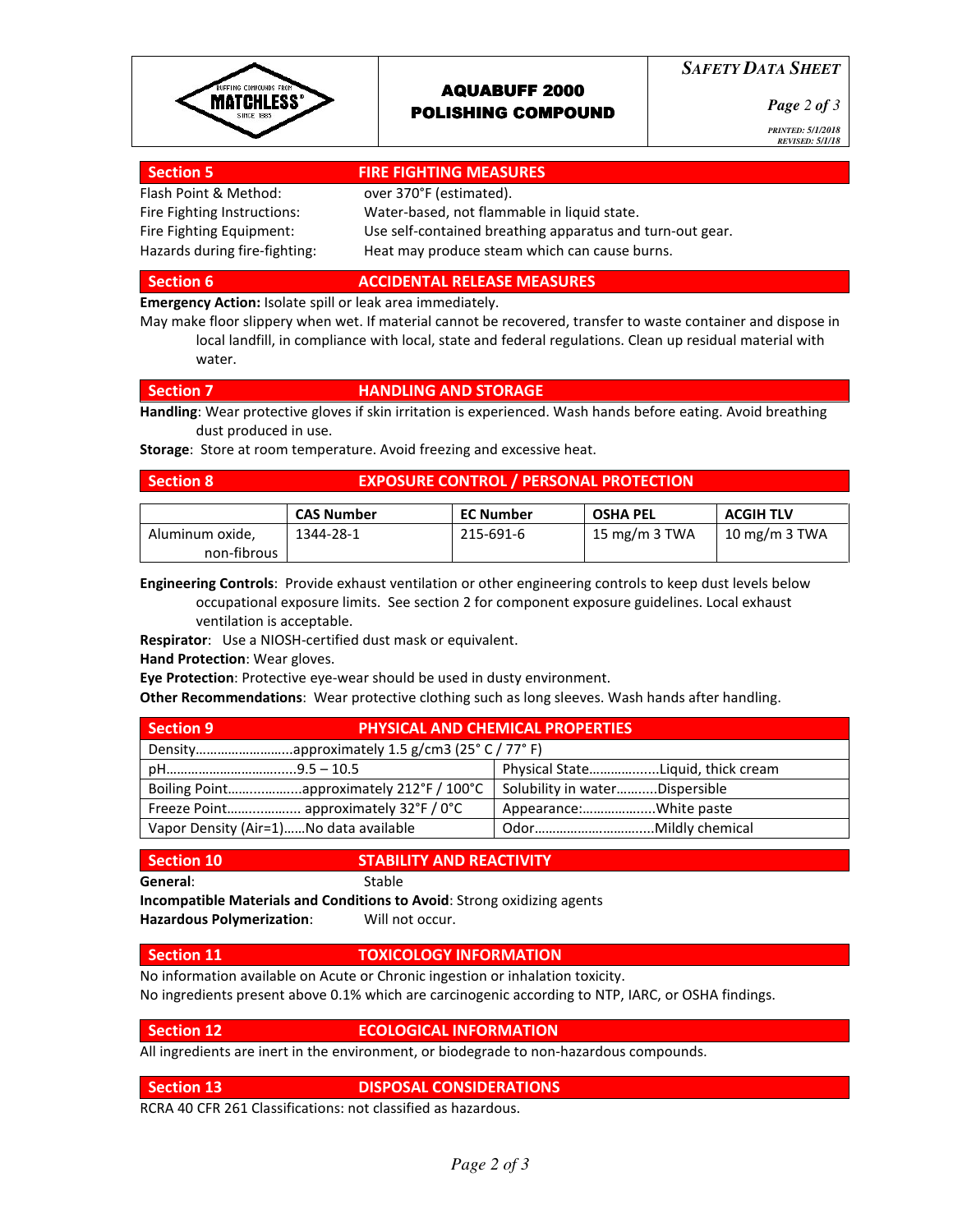

*Page 3 of 3*

*PRINTED: 5/1/2018 REVISED: 5/1/18* 

Federal, State, and Local laws governing disposal of material can differ. Ensure proper disposal compliance with proper authorities before disposal.

### Section 14 TRANSPORTATION INFORMATION

NON-HAZARDOUS MATERIAL Not regulated for transportation under US DOT, IATA, ICAO, IMDG, Canadian TDG Regulations, or EU ADR.

#### Section 15 REGULATORY INFORMATION

US Federal Regulations: SDS complies with the OSHA Hazard Communication Rule, 29 CFR 1910.1200.

- CERCLA/Superfund, 40 CFR 117, 302: None of the chemicals are CERCLA hazards
- SARA Superfund and Reauthorization Act of 1986 Title III sections 302, 311, 312 and 313:
- Section 302 None of the chemicals are extremely hazardous substances (40 CFR 355).
- Section 311/312 Material Safety Data Sheet Requirements (40 CFR 370): By our hazard evaluation, this product may be an eye and skin irritant.
- Section 313 List of Toxic Chemicals (40CFC 372): This product contains no chemicals ( at level of 1% or greater) that are found on the 313 list of Toxic Chemicals.
- Toxic Substance Control Act (TSCA): All substances are TSCA listed.
- Resource Conservation and Recovery Act (RCRA 40 CFR 261) Subpart C & D: Refer to Section 13.

## STATE REGULATIONS:

- No substances in this mixture are specifically listed by individual state. Other product specific health and safety data in other sections of the SDS may also be applicable for state requirements. For details on your regulatory requirements you should contact the appropriate agency in your state.
- California Proposition 65: None of the ingredients are on the Proposition 65 list
- Canada WHMIS: Not Controlled. All components of this product are included in the Canadian DSL (Domestic Substances List)

#### Sections 16 **OTHER INFORMATION**

LABEL INFORMATION: For Shipping Label information refer to section 14

Product label warnings are as follows (Comparable CHIP Safety & Risk phrases are noted): [H303] May be harmful if swallowed.

[P102] Keep out of the reach of children. [P261] Avoid breathing dust.

[P262] Do not get in eyes or on skin. [P280] Wear protective gloves and eye protection.

| <b>REVISION DATES</b> | <b>SECTIONS</b> | <b>REVISED BY</b> |
|-----------------------|-----------------|-------------------|
| 5/1/2018              | 3-year review   | kb                |

ABBREVIATIONS USED IN THIS DOCUMENT: NE - Not Established, NA - Not Applicable, NIF - No Information Found

#### ABRIDGED LIST OF REFERENCES:

Code of Federal Regulations (CFR) Chemical Guide and OSHA Hazardous Communication Standard US Department of Labor; Occupational Safety & Health Administration (www.osha.gov) The Environmental Protection Agency (www.epa.gov) The Globally Harmonized System of Classification and Labeling of Chemicals (GHS) Government of Canada: http://canadagazette.gc.ca/news-e.html

To the best of our knowledge, the information contained herein is accurate. However, neither MATCHLESS METAL POLISH nor any of its subsidiaries assumes any liability whatsoever for the accuracy or completeness of the information contained herein. Final determination of suitability of any material is the sole responsibility of the user. All materials may present unknown hazards and should be used with caution. Although certain hazards are described herein, we cannot guarantee that these are the only hazards which exist.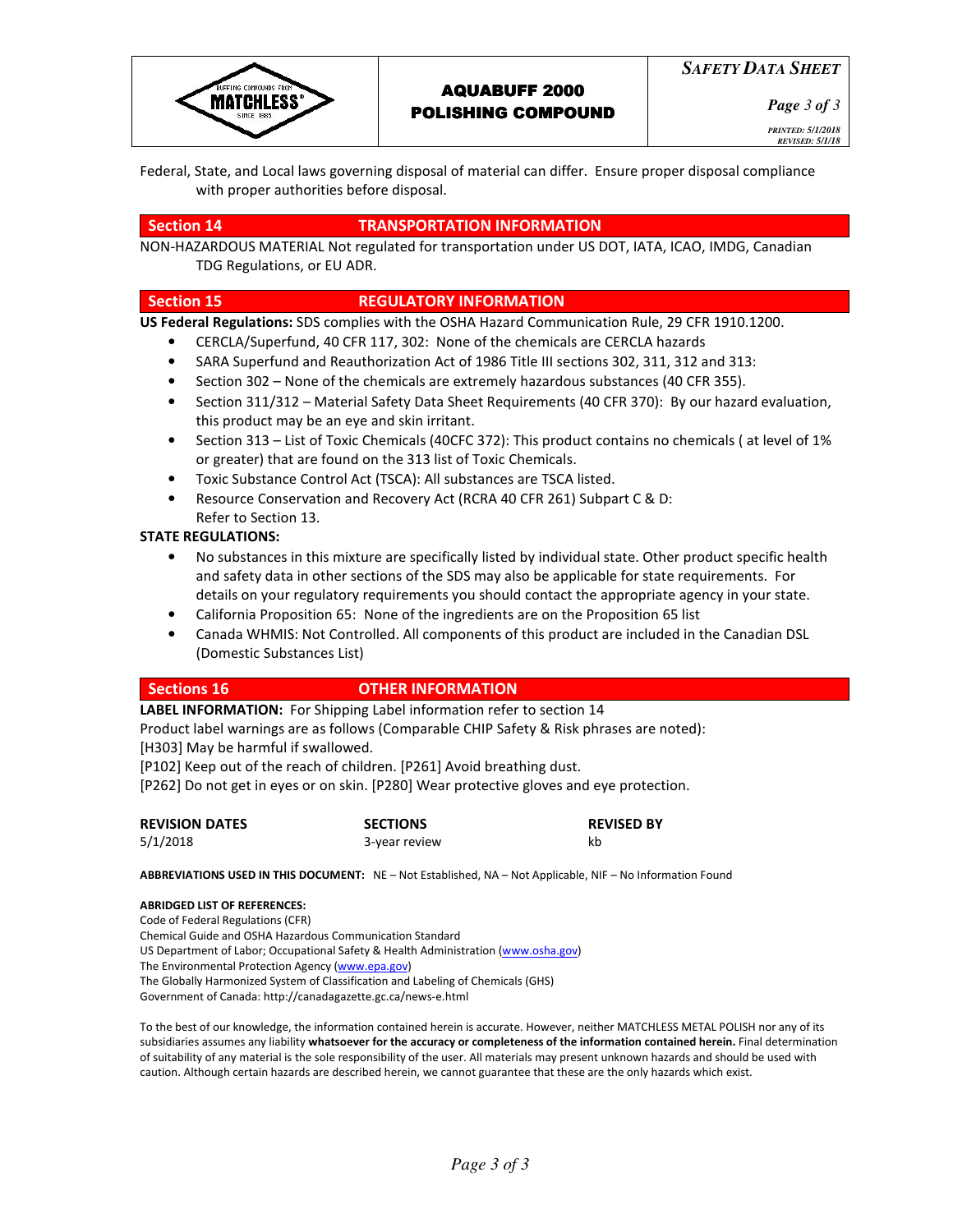

# **Safety Data Sheet**

FOR INDUSTRIAL USE ONLY

## **MARBLE CLEAR GEL COAT**

**Revision Date 8/14/2018**

## **1. Identification Product Name:** MARBLE CLEAR GEL COAT STYPOL 040-4917 **SDS Number:** 0404917MRB2 **Product Use:** Industrial **Manufacturer, Importer, Supplier** Polynt Composites USA, Inc. 99 East Cottage Avenue Carpentersville IL 60110 E-Mail: MSDS@polynt.com **Telephone For Emergency Transportation Information CHEMTREC US Domestic (800) 424-9300 CHEMTREC International (703) 527-3887** For additional health, safety or regulatory information, call (847) 836-3659

## **2. Hazard identification**

**EMERGENCY OVERVIEW:** Risk of serious damage to the lungs (by aspiration). May cause sensitization by inhalation and skin contact.

#### **GHS Classification**

Acute Tox. 4 Inhalation, Carc. 2, Eye Irrit. 2, Flam. Liq. 3, Skin Irrit. 2, Skin Sens. 1, STOT RE 1, STOT SE 3 NE, STOT SE 3 RTI

**Symbol(s) of Product**



**Signal Word** Danger

#### **GHS HAZARD STATEMENTS**

| Flammable Liquid, category 3                | H <sub>226</sub> | Flammable liquid and vapour.                                    |
|---------------------------------------------|------------------|-----------------------------------------------------------------|
| Carcinogenicity, category 2                 | H351             | Suspected of causing cancer.                                    |
| STOT, single exposure, category 3, RTI H335 |                  | May cause respiratory irritation.                               |
| STOT, single exposure, category 3, NE H336  |                  | May cause drowsiness or dizziness.                              |
| STOT, repeated exposure, category 1         | H372             | Causes damage to organs through prolonged or repeated exposure. |
| Acute Toxicity, Inhalation, category 4      | H332             | Harmful if inhaled.                                             |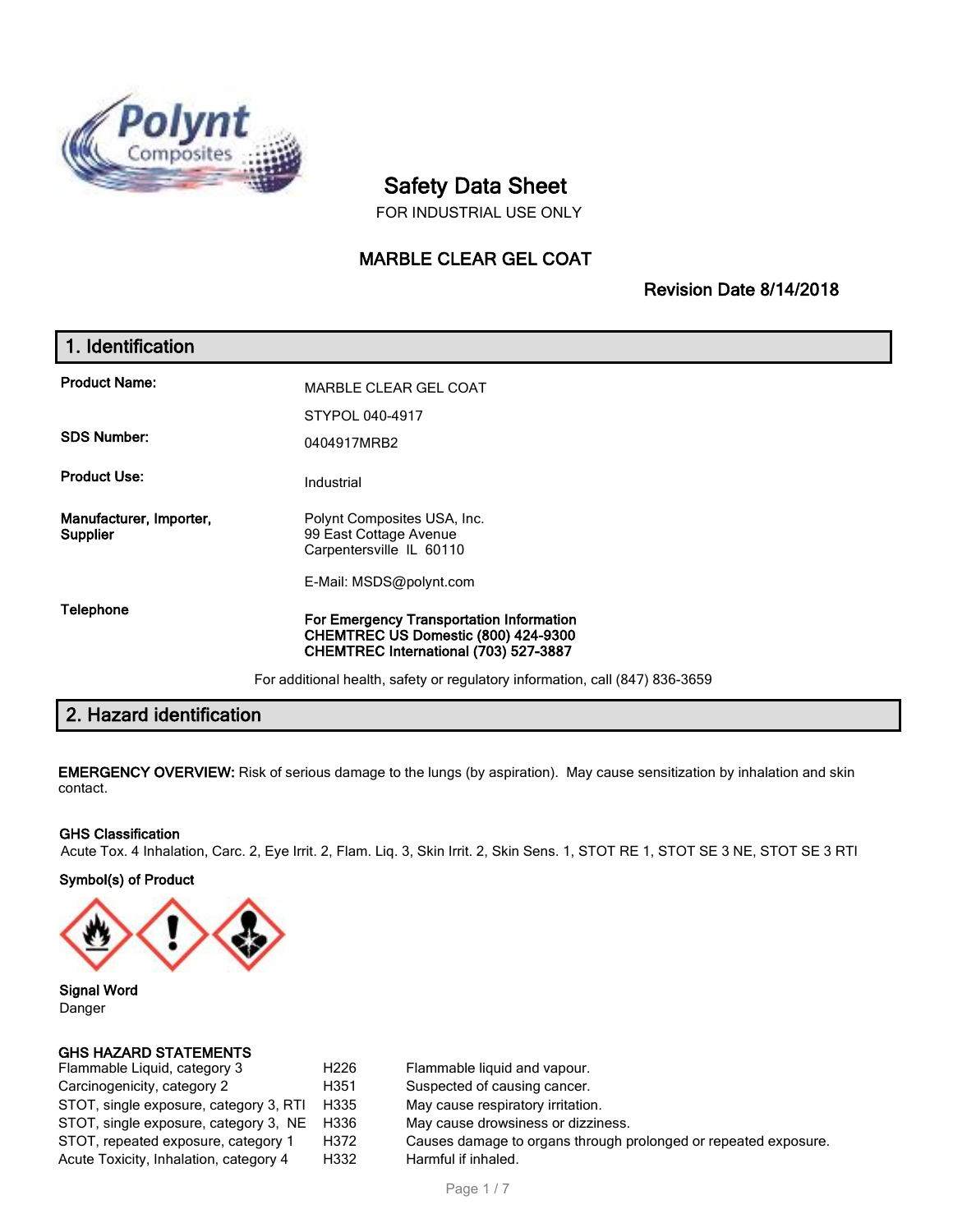| Date Printed: 8/30/2018                   |                  | Product: 0404917MRB2                                                                                                                |  |
|-------------------------------------------|------------------|-------------------------------------------------------------------------------------------------------------------------------------|--|
| Skin Irritation, category 2               | H315             | Causes skin irritation.                                                                                                             |  |
| Eye Irritation, category 2                | H319             | Causes serious eye irritation.                                                                                                      |  |
| Skin Sensitizer, category 1               | H317             | May cause an allergic skin reaction.                                                                                                |  |
| <b>GHS LABEL PRECAUTIONARY STATEMENTS</b> |                  |                                                                                                                                     |  |
| P210                                      |                  | Keep away from heat/sparks/open flames/hot surfaces. No smoking.                                                                    |  |
| P280                                      |                  | Wear protective gloves/protective clothing/eye protection/face protection.                                                          |  |
| P303+P361+P353                            | water/shower.    | IF ON SKIN (or hair): Take off immediately all contaminated clothing. Rinse skin with                                               |  |
| P370+P378                                 |                  | In case of fire: Use dry chemical, foam, water spray to extinguish.                                                                 |  |
| P403+P235                                 |                  | Store in a well-ventilated place. Keep cool.                                                                                        |  |
| P501                                      | regulations.     | Dispose of contents/container to in accordance with local/regional/national/international                                           |  |
| P201                                      |                  | Obtain special instructions before use.                                                                                             |  |
| P308+P313                                 |                  | IF exposed or concerned: Get medical advice/attention.                                                                              |  |
| P405                                      | Store locked up. |                                                                                                                                     |  |
| P312                                      |                  | Call a POISON CENTER or doctor/physician if you feel unwell.                                                                        |  |
| P403+P233                                 |                  | Store in a well-ventilated place. Keep container tightly closed.                                                                    |  |
| P260                                      |                  | Do not breathe dust/fume/gas/mist/vapours/spray.                                                                                    |  |
| P264                                      |                  | Wash  thoroughly after handling.                                                                                                    |  |
| P271                                      |                  | Use only outdoors or in a well-ventilated area.                                                                                     |  |
| P304+P340                                 |                  | IF INHALED: Remove person to fresh air and keep comfortable for breathing.                                                          |  |
| P302+P352                                 |                  | IF ON SKIN: Wash with plenty of soap and water.                                                                                     |  |
| P321                                      |                  | Specific treatment (see  on this label).                                                                                            |  |
| P332+P313                                 |                  | If skin irritation occurs: Get medical advice/attention.                                                                            |  |
| P362+P364                                 |                  | Take off contaminated clothing and wash it before reuse.                                                                            |  |
| P305+P351+P338                            |                  | IF IN EYES: Rinse cautiously with water for several minutes. Remove contact lenses, if<br>present and easy to do. Continue rinsing. |  |
| P337+P313                                 |                  | If eye irritation persists: Get medical advice/attention.                                                                           |  |
| P333+P313                                 |                  | If skin irritation or rash occurs: Get medical advice/attention.                                                                    |  |
| P281                                      |                  | Use personal protective equipment as required.                                                                                      |  |
| <b>GHS SDS PRECAUTIONARY STATEMENTS</b>   |                  |                                                                                                                                     |  |
| P240                                      |                  | Ground/bond container and receiving equipment.                                                                                      |  |
| P241                                      |                  | Use explosion-proof electrical/ventilating/lighting// equipment.                                                                    |  |
| P242                                      |                  | Use only non-sparking tools.                                                                                                        |  |
| P243                                      |                  | Take precautionary measures against static discharge.                                                                               |  |
| P270                                      |                  | Do not eat, drink or smoke when using this product.                                                                                 |  |
| P363                                      |                  | Wash contaminated clothing before reuse.                                                                                            |  |
| 3. Composition/Information on ingredients |                  |                                                                                                                                     |  |

## **Chemical Name CAS-No. Wt. %** STYRENE MONOMER 100-42-5 30 - 40 METHYL METHACRYLATE 80-62-6 5.0 - 10 LIGHT AROMATIC NAPHTHA 64742-95-6 0.1-1.0

ETHYLENE GLYCOL 107-21-1 0.1-1.0

### **4. First-aid measures**



**FIRST AID - EYE CONTACT:** Rinse immediately with plenty of water, also under the eyelids, for at least 15 minutes. If symptoms persist, call a physician.

**FIRST AID - INGESTION:** Do NOT induce vomiting. If ingested, consult a physician. Aspiration hazard if swallowed - can enter lungs and cause damage.

**FIRST AID - INHALATION:** Give oxygen or artificial respiration if needed. Remove person to fresh air. If signs/symptoms continue, get medical attention.

**FIRST AID - SKIN CONTACT:** Wash with soap and water. Remove contaminated clothes and shoes. Get medical attention if irritation develops.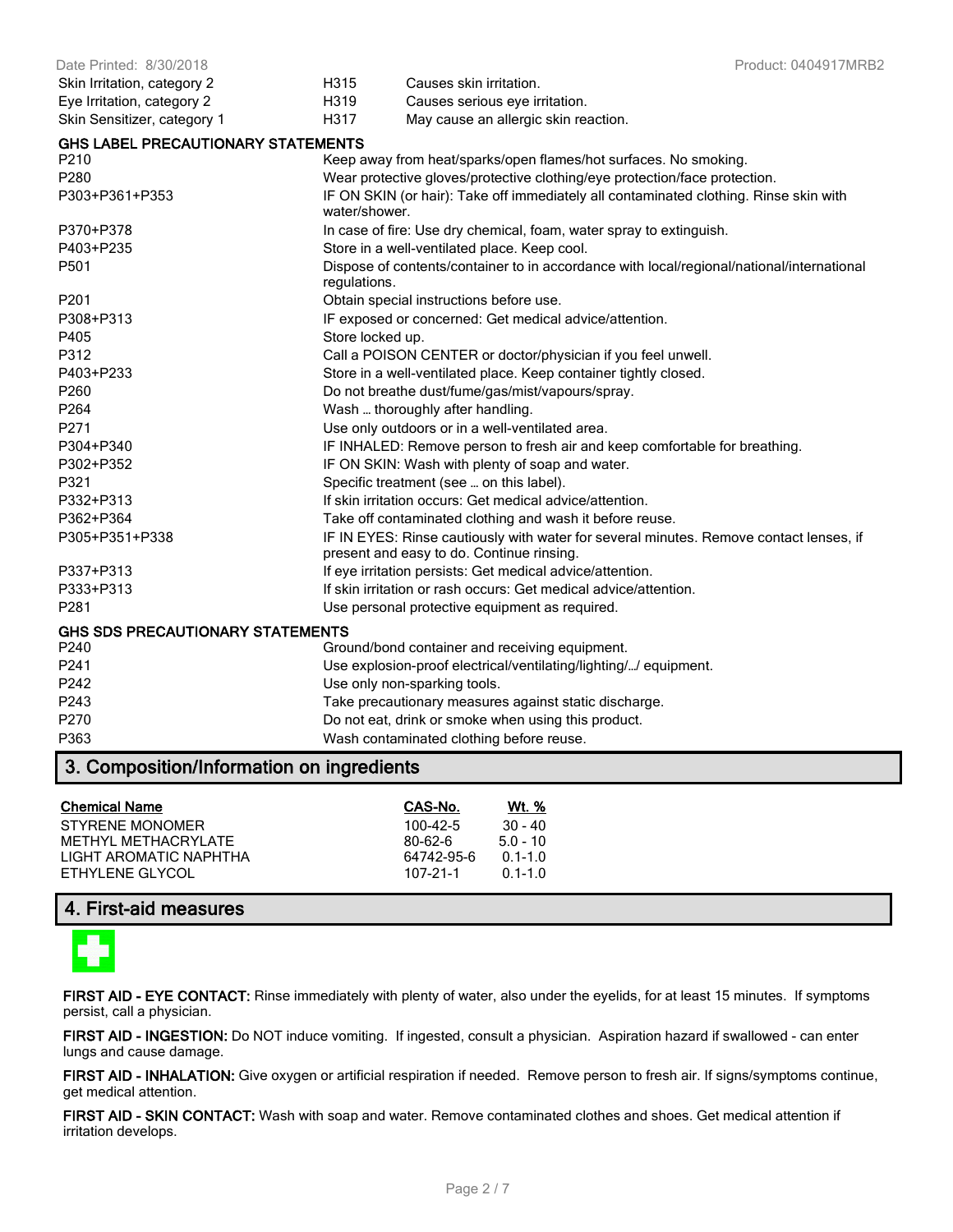### **5. Fire-fighting measures**

## **Extinguishing Media:**

**Not suitable** Water Jet

**Suitable** Carbon Dioxide, Dry Chemical, Foam, Water Fog

**SPECIAL FIREFIGHTING PROCEDURES:** Use full protective clothing. Use a properly-fitted, air-purifying or air-fed respirator complying with an approved standard if a risk assessment indicates this is necessary. Vapors may be ignited by heat, pilot lights, other flames and ignition sources. Self-accelerating decomposition may occur if the specific control temperature is not maintained. Vapors may accumulate in confined areas (basement, tanks, hopper/tank cars, etc.). Cool containers / tanks with water spray. Do not use a solid water stream as it may scatter and spread fire. In case of fire: Use carbon dioxide, dry chemical, foam, water fog to extinguish.

#### **UNUSUAL FIRE AND EXPLOSION HAZARDS:** No Information

#### **6. Accidental release measures**

**ENVIRONMENTAL MEASURES:** Avoid dispersal of spilled material and runoff and contact with soil, waterways, drains and sewers. Inform the relevant authorities if the product has caused environmental pollution (sewers, waterways, soil or air). Prevent entry into waterways, sewers, basements or confined areas.

**STEPS TO BE TAKEN IN CASE MATERIAL IS RELEASED OR SPILLED:** Do not flush into surface water or sanitary sewer system. Use non-sparking tools and equipment. Contain spillage, soak up with non-combustible absorbent material, (e.g. sand, earth, diatomaceous earth, vermiculite) and transfer to a container for disposal according to local / national regulations (see section 13). Dike to prevent entering any sewer or waterway. Transfer liquid to a holding container. Evacuate personnel to safe areas. Remove all sources of ignition. Ensure adequate ventilation. Avoid breathing vapors or mists.

#### **PRECAUTIONARY MEASURES:** No Information

#### **7. Handling and storage**



**HANDLING:** Keep away from heat and sources of ignition. Ground/bond container and equipment. Wear personal protective equipment. Avoid contact with skin, eyes and clothing. Do not breathe vapors, mist or gas. Use only in well-ventilated areas. Wash contaminated clothing before reuse.

**STORAGE:** Store and dispose according to national, state and local regulations. Keep container closed when not in use. Store contents under 100F (37.8C). Store drums with bung in the upright position. Electrical equipment must be grounded; suitable for the classification of the area where it is installed and conform to the National Electric Code (see NFPA 70). Store in cool well ventilated space away from incompatiable materials.

**HYGIENIC PRACTICES:** General industrial hygiene practice. Wash hands before eating, drinking, or smoking. When using, do not eat, drink or smoke. Regular cleaning of equipment, work area and clothing.

**WORK PRACTICES:** Put on appropriate personal protective equipment. Wash hands after handling chemicals and before eating, drinking, or smoking. Read and understand entire SDS before handling chemical.

**SPECIAL HANDLING PROCEDURES:** Put on appropriate personal protective equipment. Eating, drinking, and smoking should be prohibited in areas where this material is handled, stored, and processed. Keep in the original container or an approved alternative made from a compatible material, kept tightly closed when not in use.

#### **8. Exposure controls/personal protection**

#### **Ingredients with Occupational Exposure Limits**

| <b>Chemical Name</b>   | <b>ACGIH TLV-TWA</b> | <b>ACGIH-TLV STEL</b> | <b>OSHA PEL-TWA</b> | <b>OSHA CEILING</b> |
|------------------------|----------------------|-----------------------|---------------------|---------------------|
| <b>STYRENE MONOMER</b> | 20 ppm               | 40 ppm                | $100$ ppm           | $200$ ppm           |
| METHYL METHACRYLATE    | 50 ppm               | $100$ ppm             | $100$ ppm           | N.E.                |
| LIGHT AROMATIC NAPHTHA | N.E.                 | N.E.                  | N.E.                | N.E.                |
| ETHYLENE GLYCOL        | 25 ppm               | 50 ppm                | N.E.                | N.E.                |

**Further Advice: MEL = Maximum Exposure Limit OES = Occupational Exposure Standard SUP = Supplier's Recommendation Sk = Skin Sensitizer N.E. = Not Established**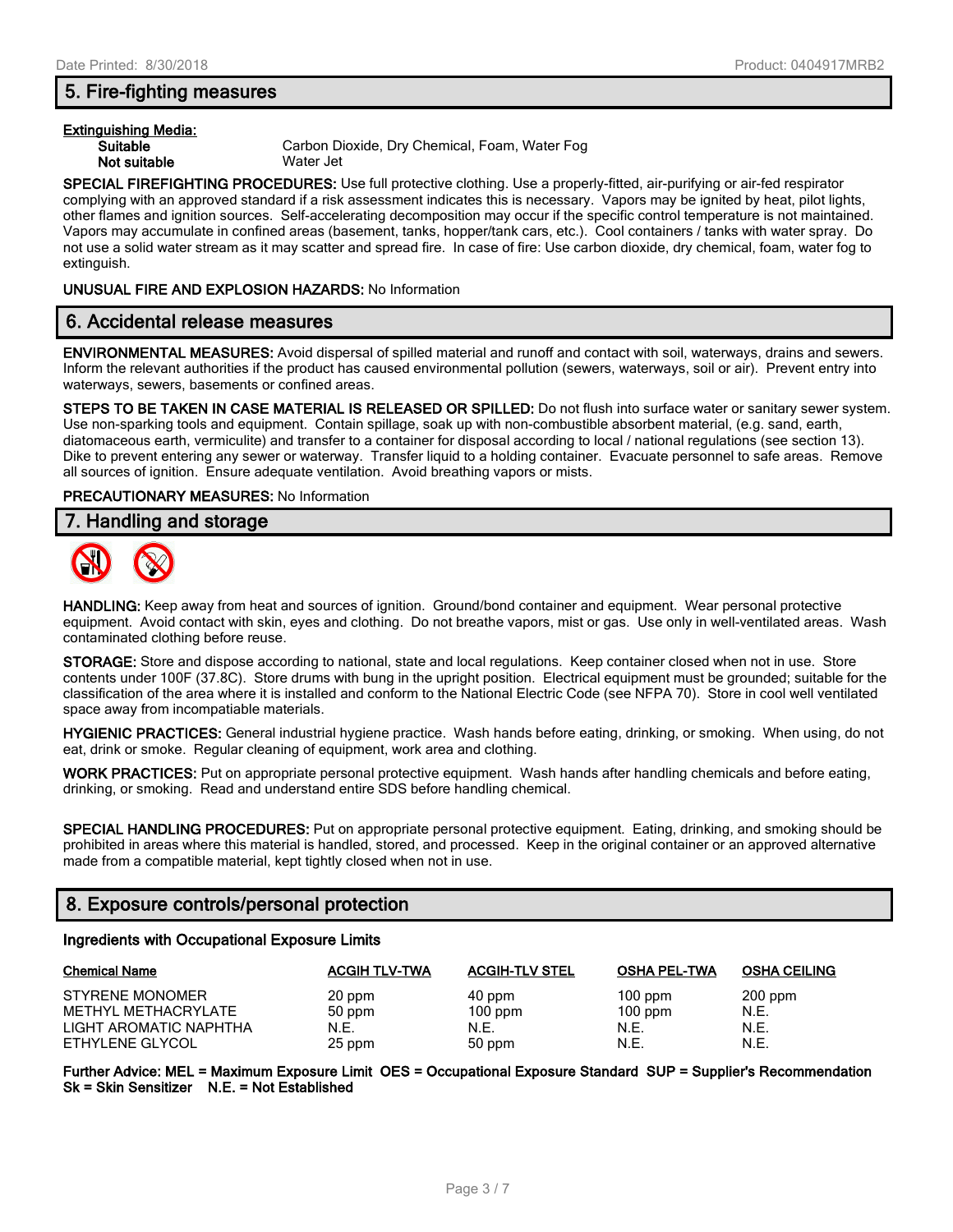#### Date Printed: 8/30/2018 Product: 0404917MRB2

#### **Personal Protection**



**RESPIRATORY PROTECTION:** Use a properly-fitted, air-purifying or air-fed respirator complying with an approved standard if a risk assessment indicates this is necessary. Respirator selection must be based on known or anticipated exposure levels, the hazards of the product and the safe working limits of the selected respirator. When concentrations exceed the exposure limits specified, use of a NIOSH-approved dust, mist and fume respirator is recommended. Where the protection factor of the respirator may be exceeded, use of a full facepiece, supplied air, or Self Contained Breathing Apparatus (SCBA) may be necessary.



**SKIN PROTECTION:** Wear suitable protective equipment. Wear chemical resistant footwear and clothing such as gloves, an apron or a whole body suit as appropriate.

**EYE PROTECTION:** Ensure that eyewash stations and safety showers are close to the workstation location. Safety glasses with side-shields. Wear chemical-resistant glasses and/or goggles and a face shield when eye and face contact is possible due to splashing or spraying of material.



**OTHER PROTECTIVE EQUIPMENT:** Use good hygiene practices. Wash face and hands before eating, drinking, and smoking. Eye wash and safety showers should be readily available.

**HYGIENIC PRACTICES:** General industrial hygiene practice. Wash hands before eating, drinking, or smoking. When using, do not eat, drink or smoke. Regular cleaning of equipment, work area and clothing.

## **9. Physical and chemical properties**

| Color:                      | Pink          | <b>Physical State:</b>                      | Liguid        |
|-----------------------------|---------------|---------------------------------------------|---------------|
| Odor:                       | Styrene       | <b>Odor Threshold:</b>                      | Not Available |
| Density, g/cm3:             | 1.051         | pH:                                         | Not Available |
| Freeze Point. °C:           | Not Available | <b>Viscosity:</b>                           | Not Available |
| <b>Solubility in Water:</b> | Insoluble     | Partition Coefficient, n-octanol/<br>water: | Not Available |
| Decomposition Temp., °C:    | Not Available | Flash Point, °C / F°                        | 26/79         |
| Boiling Range, °C:          | 100           | <b>Explosive Limits, vol%:</b>              | Not Available |
| Vapor Pressure:             | Not Available | Auto-ignition Temp., °C:                    | Not Available |

(See "Other information" Section for abbreviation legend)

## **10. Stability and reactivity**

**STABILITY:** Stable under normal conditions. The product is normally supplied in a stabilized form. If the permissible storage period and/or storage temperature is noticeably exceeded, the product may polymerise with heat evolution.

**CONDITIONS TO AVOID:** Keep product away from heat, sparks, pilot lights, static electricity, and open flame. Avoid improper addition of promotor and/or catalyst. Avoid direct contact of MEKP catalyst with accelerator. If adding accelerator like cobalt drier, mix accelerator with base material before adding catalyst. Burning may produce obnoxious and toxic fumes. Hazardous polymerization may occur.

**INCOMPATIBILITY:** Strong oxidizing and reducing agents. Strong acids. Free radical initiators. Copper. Metal salts.

**HAZARDOUS DECOMPOSITION PRODUCTS:** None under normal use.

## **11. Toxicological information**



**Practical Experiences**

**EFFECT OF OVEREXPOSURE - EYE CONTACT:** Exposure may cause mild irritation. Symptoms may include stinging, tearing, and redness.

**EFFECT OF OVEREXPOSURE - INGESTION:** May cause severe gastrointestinal disturbance with headache, nausea, vomiting and diarrhea.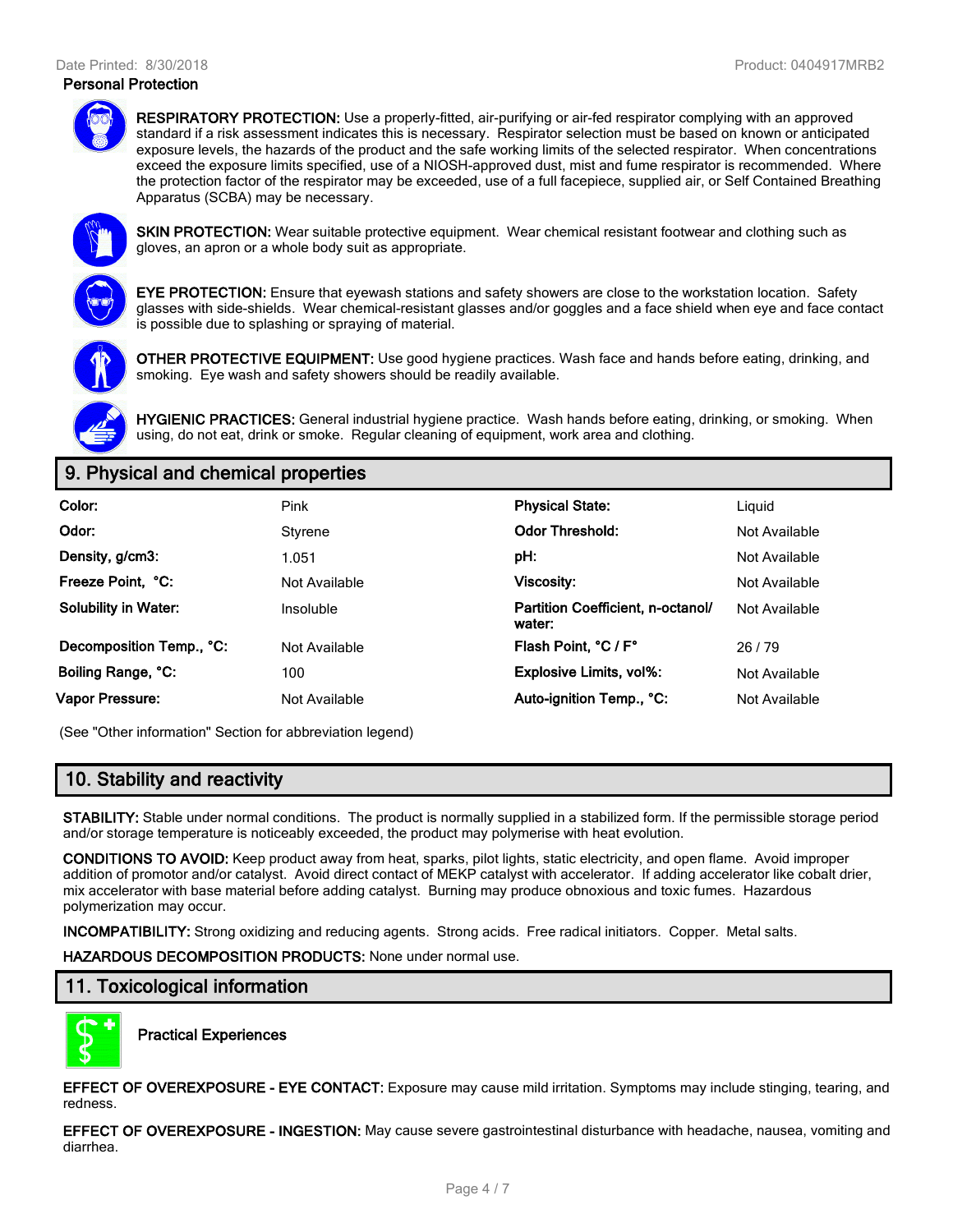#### Date Printed: 8/30/2018 Product: 0404917MRB2

Rat

**EFFECT OF OVEREXPOSURE - INHALATION:** Inhalation may cause irritation to the respiratory tract (nose, mouth, mucous membranes). Exposure to component solvent vapor concentrations in excess of the stated occupational exposure limit may result in adverse health effect, such as mucous membrane and respiratory system irritation and adverse effect on kidney, liver and central nervous system. Prolonged, repeated or high exposures may cause central nervous system depression leading to headaches, nausea, drowsiness, dizziness, and possibly narcosis. In extreme cases, may cause loss of consciousness. Ingestion of large doses may cause headaches, dizziness, nausea, vomiting, and drowsiness. Irritating to skin.

**EFFECT OF OVEREXPOSURE - SKIN CONTACT:** Prolonged skin contact may defat the skin and produce dermatitis.

**EFFECT OF OVEREXPOSURE - CHRONIC HAZARDS:** Repeated or prolonged exposure may cause central nervous system damage. Prolonged skin contact may defat the skin and produce dermatitis. Prolonged or repeated exposure may cause liver and kidney effects.

**CARCINOGENICITY:** This product contains styrene classified by the International Agency for Research on Cancer (IARC) as 2A carcinogen.

This product contains styrene, which is listed in the NTP report on carcinogens.

**PRIMARY ROUTE(S) OF ENTRY:** Eye Contact, Ingestion, Inhalation, Skin Contact

#### **Acute Toxicity Values**

**The acute effects of this product have not been tested. Data on individual components are tabulated below:**

| CAS-No.        | Name according to EEC  | Oral LD50                 | Dermal LD50                 | Vapor LC50    |
|----------------|------------------------|---------------------------|-----------------------------|---------------|
| $100 - 42 - 5$ | <b>STYRENE MONOMER</b> | 1000 mg/kg Rat            | N.I.                        | 11.7 mg/L Rat |
| $80 - 62 - 6$  | METHYL METHACRYLATE    | 8420 - 10000 mg/kg<br>Rat | 5000 - 7500 mg/kg<br>Rabbit | 78000 mg/l Ra |
| 64742-95-6     | LIGHT AROMATIC NAPHTHA | 8400 mg/kg Rat            | >2000 mg/kg Rabbit N.I.     |               |
| $107 - 21 - 1$ | ETHYLENE GLYCOL        | 4700 mg/kg Rat            | 10600 mg/kg Rat             | N.I.          |

| Oral LD50          |
|--------------------|
| 1000 mg/kg Rat     |
| 8420 - 10000 mg/kg |
| Rat                |
| 8400 mg/kg Rat     |
| 4700 ma/ka Rat     |

| Dermal LD50                 | <b>Vapor LC5</b> |
|-----------------------------|------------------|
| N.L                         | 11.7 mg/L F      |
| 5000 - 7500 mg/kg<br>Rabbit | 78000 mg/l       |
| >2000 mg/kg Rabbit          | N.I.             |
| 10600 mg/kg Rat             | N.L              |

N.I. = No Information

#### **12. Ecological information**

**ECOLOGICAL INFORMATION:** Ecological evaluation of this material has not been performed; however, do not allow the product to be released to the environment without governmental approval/permits. Discharge into the environment must be avoided.

#### **13. Disposal considerations**



**DISPOSAL METHOD:** The generation of waste should be avoided or minimized wherever possible. Disposal of this product, solutions and any by-products should always comply with the requirements of environmental protection and waste disposal legislation and any regional local authority requirements. Dispose of surplus and non-recyclable products via a licensed waste disposal contractor. Avoid dispersal of spilled material and runoff and contact with soil, waterways, drains, and sewers.

## **14. Transport information**

**SPECIAL TRANSPORT PRECAUTIONS:** No Information

#### **International transport regulations**

| Regulatory<br>Information: | UN/NA Number | <b>Proper Shipping Name</b> | Classes/ *PG  | Reportable Quantity (RQ) |
|----------------------------|--------------|-----------------------------|---------------|--------------------------|
| CFR                        | UN1866       | <b>RESIN SOLUTION</b>       | Class 3 PGIII |                          |
| <b>IMO/IMDG</b>            | UN1866       | <b>RESIN SOLUTION</b>       | Class 3 PGIII |                          |
| IATA                       | UN1866       | <b>RESIN SOLUTION</b>       | Class 3 PGIII |                          |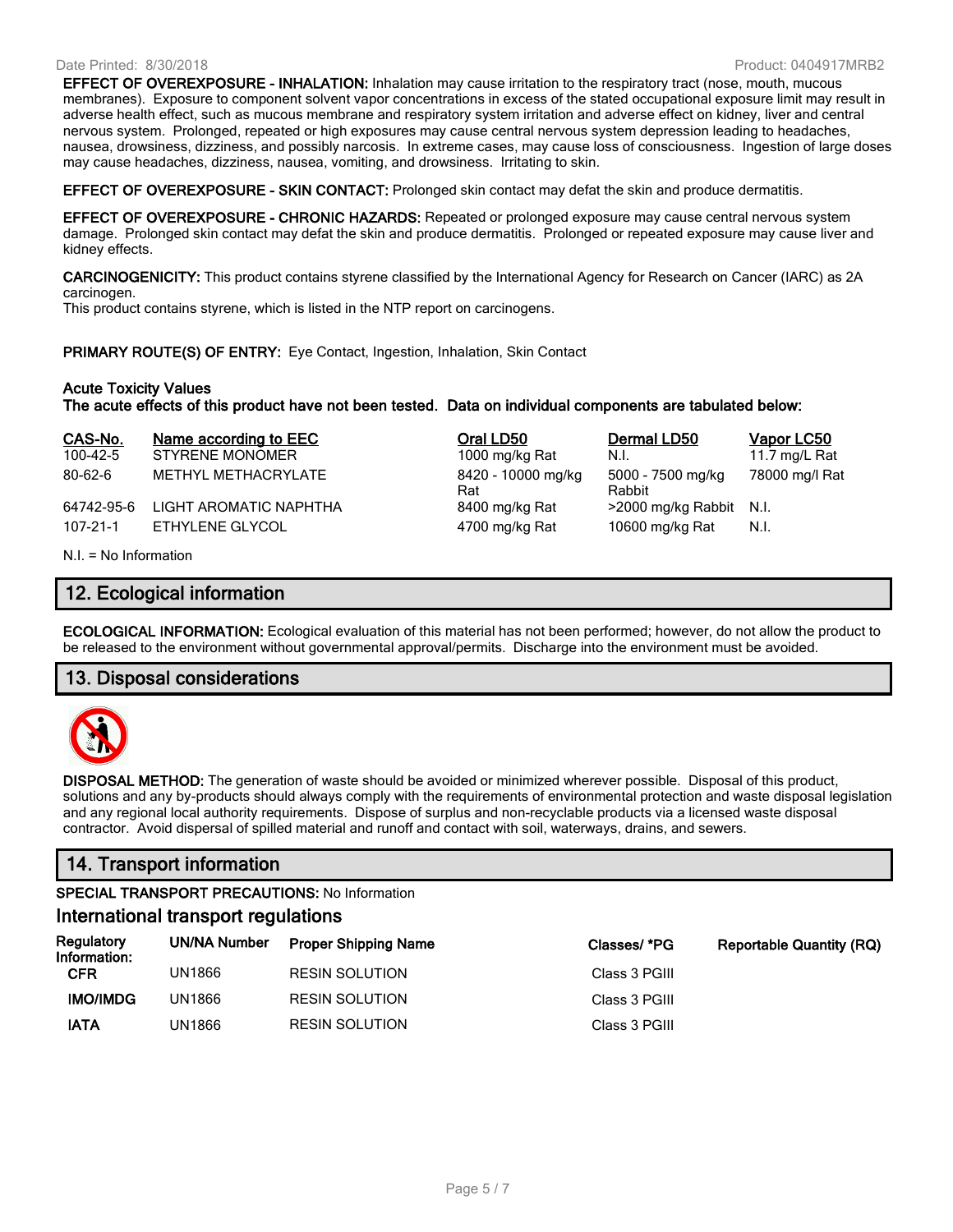## **15. Regulatory information**

## **U.S. Federal Regulations:**

#### **CERCLA - SARA Hazard Category**

This product has been reviewed according to the EPA 'Hazard Categories' promulgated under Sections 311 and 312 of the Superfund Amendment and Reauthorization Act of 1986 (SARA Title III) and is considered, under applicable definitions, to meet the following categories:

Flammable (gases, aerosols, liquids, or solids), Carcinogenicity, Acute Toxicity (any route of exposure), Skin Corrosion or Irritation, Respiratory or Skin Sensitization, Serious eye damage or eye irritation, Specific target organ toxicity (single or repeated exposure)

| <b>Chemical Name</b> | CAS-No.    |
|----------------------|------------|
| STYRENE MONOMER      | $100-42-5$ |
| METHYL METHACRYLATE  | 80-62-6    |
| ETHYLENE GLYCOL      | 107-21-1   |

#### **SARA SECTION 313:**

This product contains the following substances subject to the reporting requirements of Section 313 of Title III of the Superfund Amendment and Reauthorization Act of 1986 and 40 CFR part 372:

| <b>Chemical Name</b> | CAS-No.    |  |  |
|----------------------|------------|--|--|
| STYRENE MONOMER      | $100-42-5$ |  |  |
| METHYL METHACRYLATE  | 80-62-6    |  |  |
| ETHYLENE GLYCOL      | 107-21-1   |  |  |

### **TOXIC SUBSTANCES CONTROL ACT:**

This product contains the following chemical substances subject to the reporting requirements of TSCA 12(B) if exported from the United States:

No TSCA 12(b) regulated components exist in this product.

#### **CALIFORNIA PROPOSITION 65 CARCINOGENS**



WARNING: Cancer - www.P65Warnings.ca.gov

| <b>Chemical Name</b> | CAS-No.    |
|----------------------|------------|
| STYRENE MONOMER      | $100-42-5$ |
| ETHYLBENZENE         | 100-41-4   |

#### **CALIFORNIA PROPOSITION 65 REPRODUCTIVE TOXINS**



WARNING: Reproductive Harm - www.P65Warnings.ca.gov.

**Chemical Name CAS-No.** ETHYLENE GLYCOL 107-21-1 METHYL ALCOHOL **ALCOHOL CONTRACT CONTRACT CONTRACT CONTRACT CONTRACT CONTRACT CONTRACT CONTRACT CONTRACT CONTRACT CONTRACT CONTRACT CONTRACT CONTRACT CONTRACT CONTRACT CONTRACT CONTRACT CONTRACT CONTRACT CONTRACT CONTRACT** 

## **International Regulations**